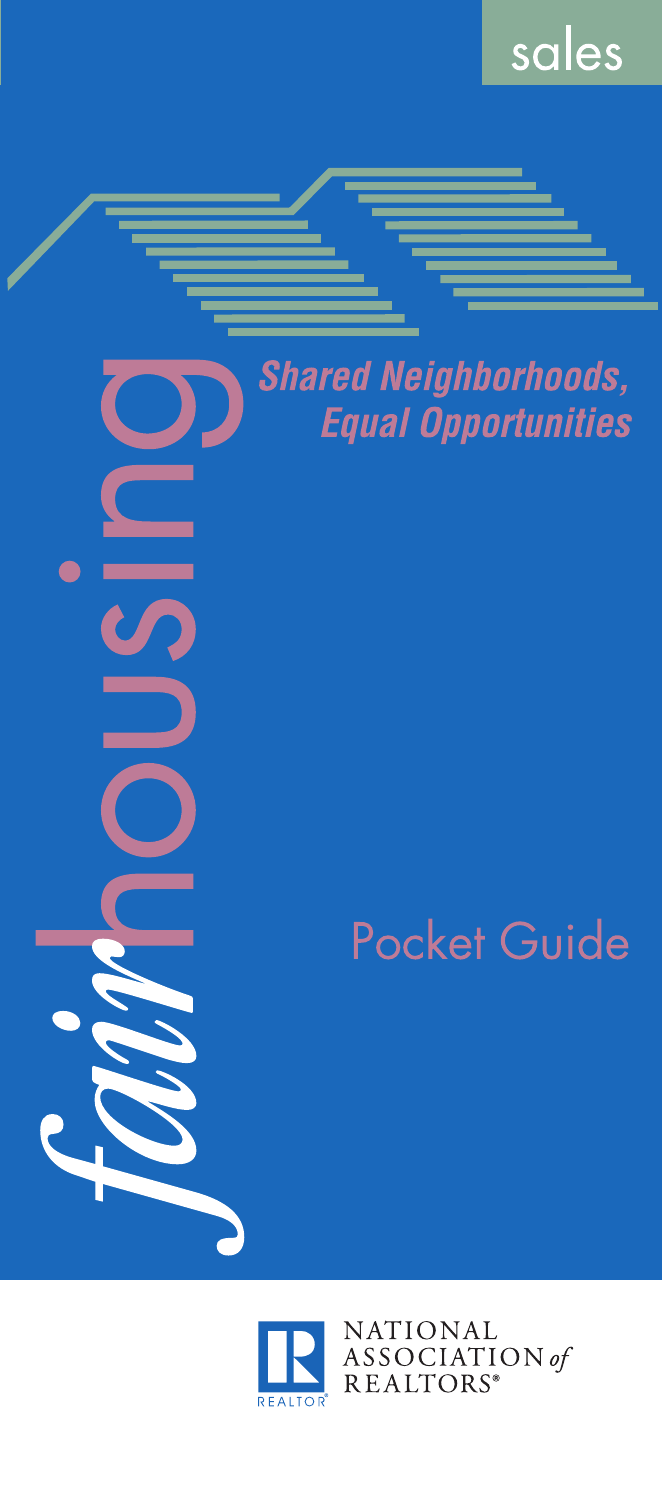For a complete listing of the business solutions offered from the NATIONAL ASSOCIATION OF REALTORS®, visit us online at: *www.REALTOR.org/Store.*

To receive NAR product updates and specials, send your email address to: narprod@realtors.org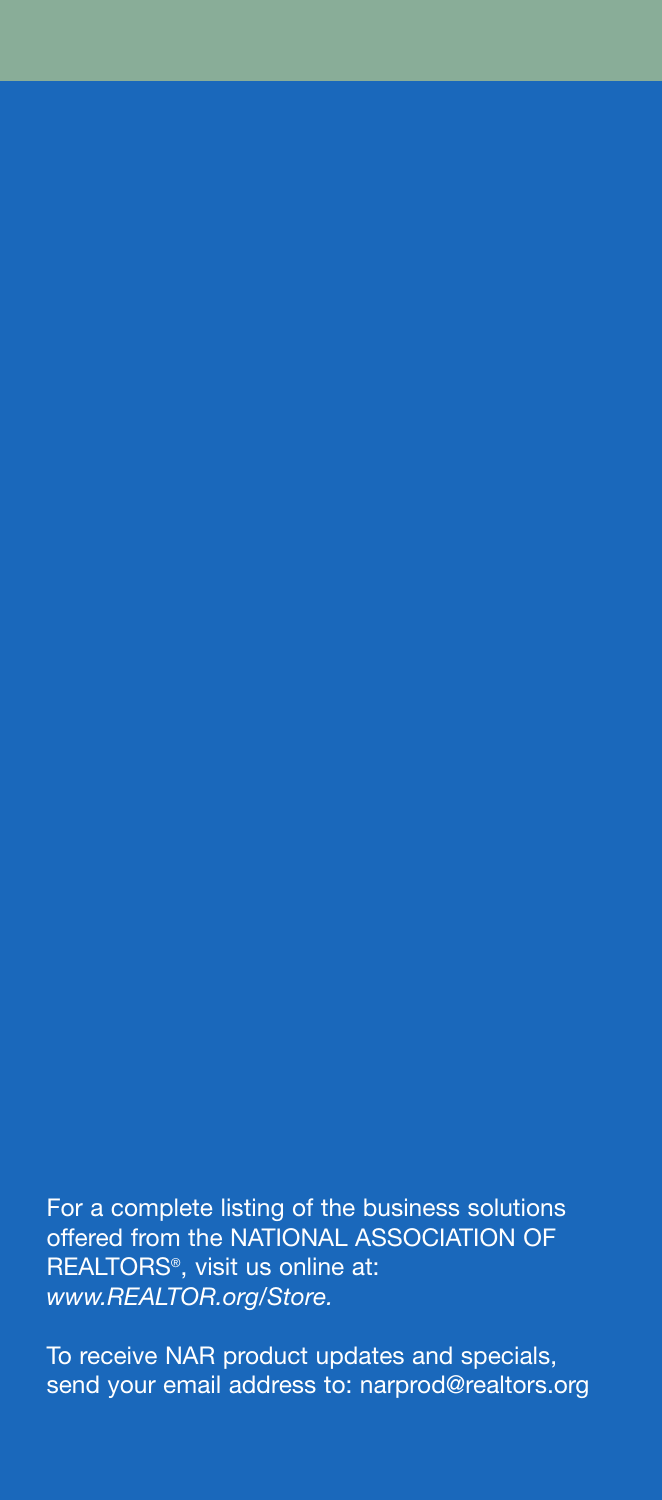### $FAIR$  HOUSING: **S H A R E D N E I G H B O R H O O D S , E Q U A L OP P O R T U N I T I E S**

### *SALES POCKET GUIDE*

#### © 2016 NATIONAL ASSOCIATION OF REALTORS®

All rights reserved.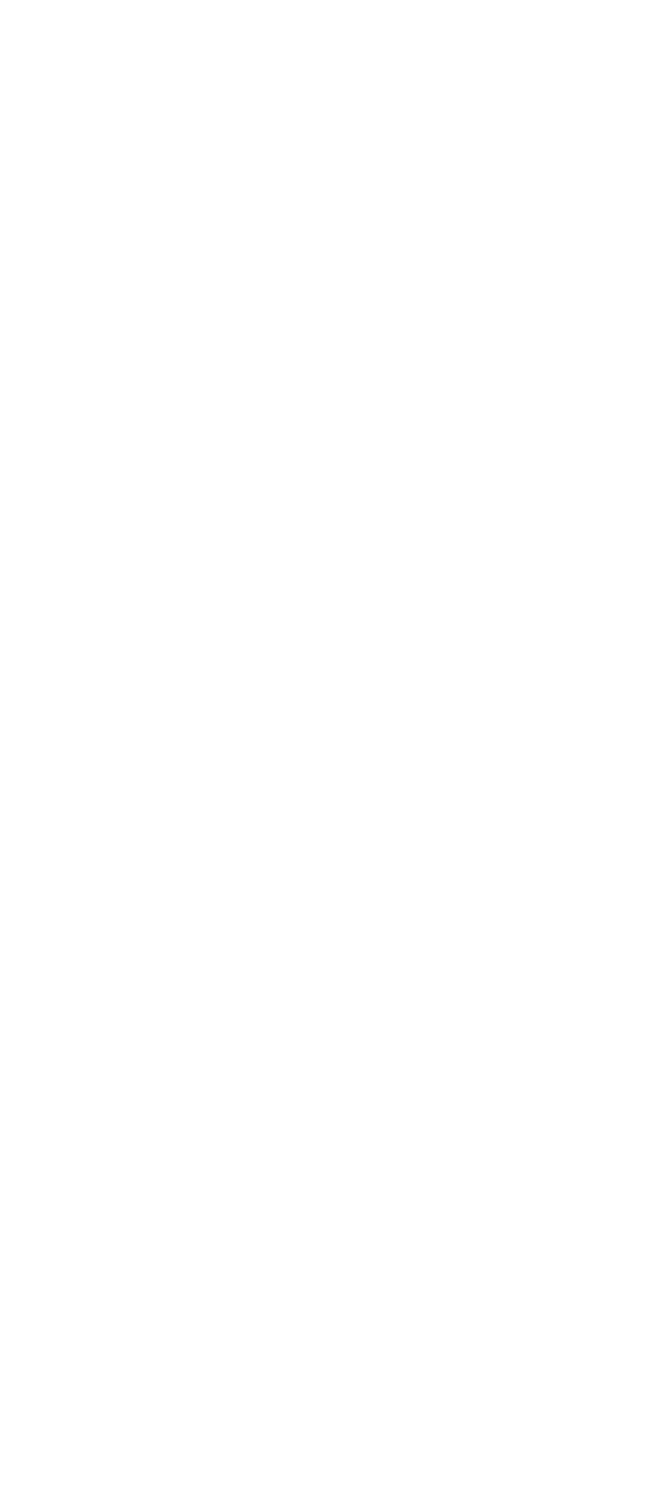### **TABLE OF CONTENTS**

| $Q&A$ :                        |
|--------------------------------|
| $Q&A$ :                        |
| $Q&A$ :                        |
| Encountering Discrimination 38 |
|                                |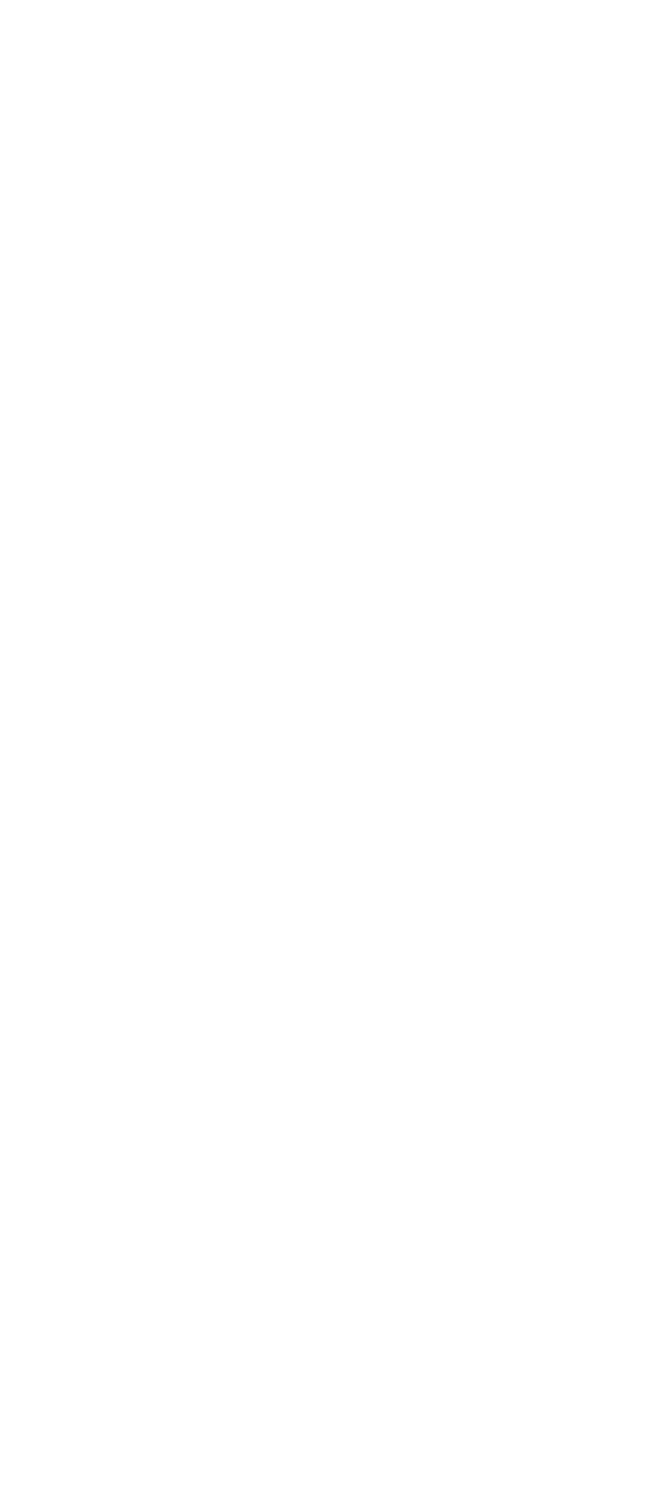What would you do if a seller, homebuyer or sales associate asked you to discriminate based on race, color, religion, gender (sex), sexual orientation or gender identity, disability (handicap), familial status, or national origin? Federal, state, and local fair housing laws require that you provide sellers and homebuyers with equal professional services in the marketing or selection of their properties. Understanding the fair housing laws will help you to accurately respond to questions and avoid charges of "panic peddling," "red-lining," "steering," or any other type of discrimination prohibited by fair housing laws.

Establishing a fair housing program is a good first step towards achieving compliance with fair housing laws. The concept of providing equal housing opportunities should be built into a firm's business philosophy, which helps demonstrate the importance of fair housing laws within the firm's business and in the firm's business practices.

Laws do not change attitudes, people do. To provide equal housing opportunities, you must make a conscious personal commitment to eliminating bias and prejudice from the housing market. This commitment means adhering to office procedures to provide all customers and clients equal professional services. Your commitment is required because equal housing opportunity is the law, it is good business, and it is right.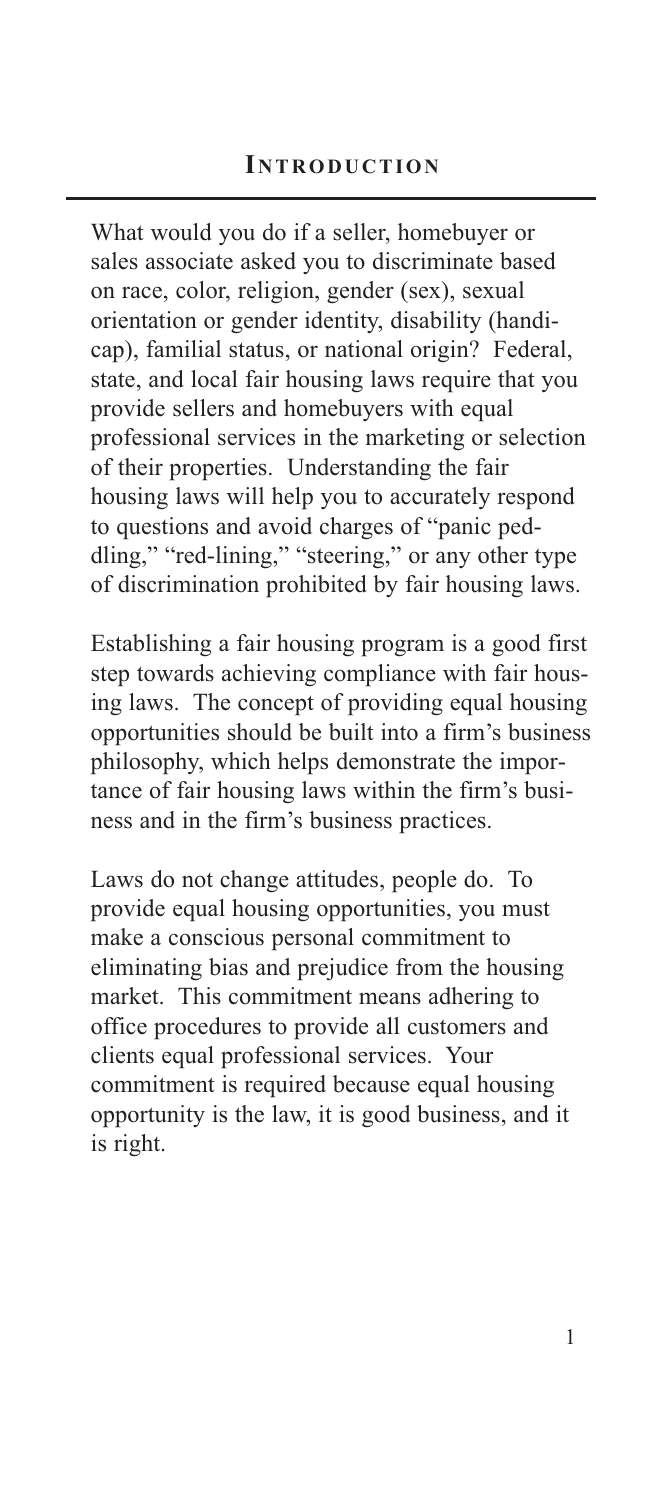This *Pocket Guide* contains significant facts about fair housing laws and outlines steps you can take to implement a personal commitment to fair housing in your business practice. A number of common questions about fair housing are listed, along with suggested answers to guide your responses.

#### **FAIR HOUSING LAWS**

A number of federal, state and local laws codify our nation's commitment to the provision of fair housing for all. These laws date back to 1866 when the United States Congress determined that all citizens should have the same right as white citizens to buy, sell, rent, hold, or convey any type of property. The *Civil Rights Act of 1866* was held to apply to all property, public and private, by the United States Supreme Court in *Jones v. Mayer*, decided in 1968.

Also in 1968, the Congress adopted *Title VIII of the Civil Rights Act of 1968*, now known as the Fair Housing Act. The Fair Housing Act was amended in 1974, 1988 and 1995, and prohibits discrimination based on race, color, religion, sex, handicap, familial status, or national origin.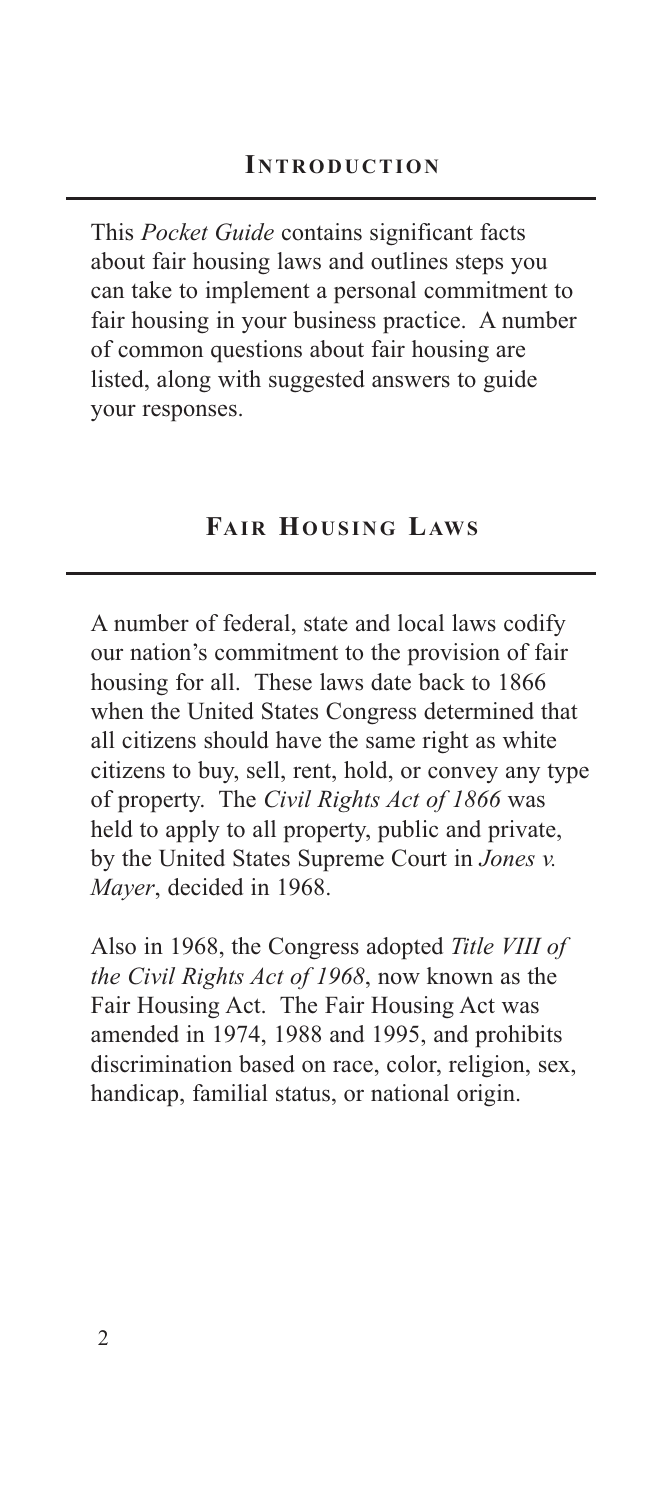Many state and local governments adopt their own fair housing laws and ordinances. These state and local laws are often quite similar to, or modeled after, the federal Fair Housing Act. If the U.S. Department of Housing and Urban Development (HUD) has certified that the state or local fair housing law is *substantially equivalent* to the Fair Housing Act, HUD must refer complaints it receives to the appropriate state or local enforcement agency for handling.

The coverage of state and local fair housing laws may be different than that provided by the federal law. The protection offered by the Fair Housing Act applies across the nation, regardless of state and local laws. However, some state and local laws provide broader coverage than the Fair Housing Act. In those states, discrimination on additional bases, such as age, source of income, marital status, or sexual orientation may also be prohibited.

Please check your state and local laws and make a note here of the basis upon which discrimination is illegal in your state:

- race
- color
- religion
- sex or gender
- sexual orientation
- gender identity
- disability or handicap
- familial status
- national origin
- other  $\_$
- other  $\overline{\phantom{a} \phantom{a} \phantom{a}}$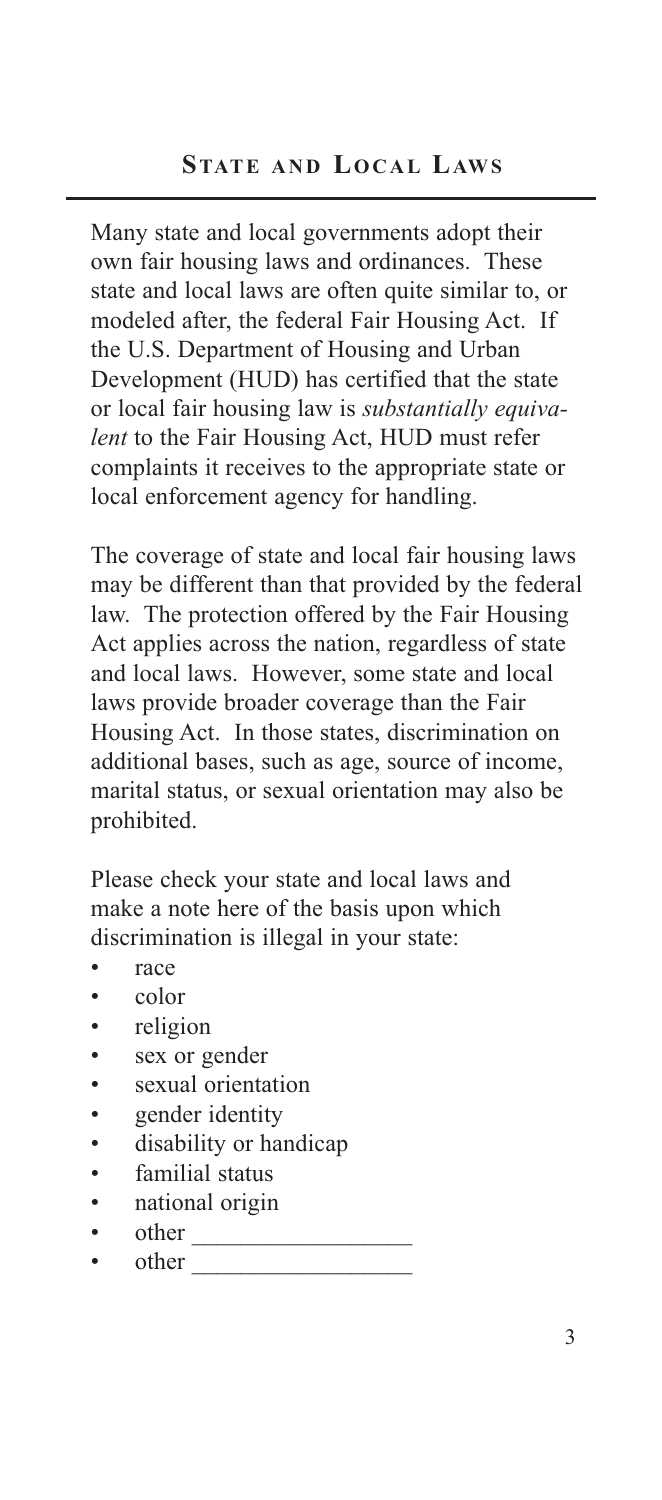REALTORS® shall not deny equal professional services to any person for reasons of race, color, religion, sex, handicap, familial status, national origin, or sexual orientation, or gender identity. REALTORS® shall not be parties to any plan or agreement to discriminate against a person or persons on the basis of race, color, religion, sex, handicap, familial status, national origin, or sexual orientation, or gender identity. (Amended 1/14)

REALTORS®, n their real estate employment practices, shall not discriminate against any person or persons on the basis of race, color, religion, sex, handicap, familial status, national origin, or sexual orientation, or gender identity. (Amended 1/14)

#### **PERSONAL COMMITMENT**

#### I agree to:

- Provide equal professional service without regard to the race, color, religion, gender (sex), sexual orientation or gender identity, disability (handicap), familial status, or national origin of any prospective client, customer or the residents of any community.
- Keep informed about fair housing laws and practices, improving my clients' and customers' opportunities and my business.
- Develop advertising that indicates everyone is welcome and no one is excluded; expanding my customers' and clients' opportunities to sell, buy, or lease property.
- Inform my clients and customers about their rights and responsibilities under the fair housing laws.
- Document my efforts to provide equal professional service, which will assist me in becoming a more responsive and successful real estate professional.
- Refuse to tolerate noncompliance.
- ◆ Learn about those who are different than I am and celebrate those differences.
- Take a positive approach to fair housing practices and aspire to follow the letter and spirit of the law.
- 4 Develop and implement fair housing practices for my firm to carry out the letter and spirit of this declaration.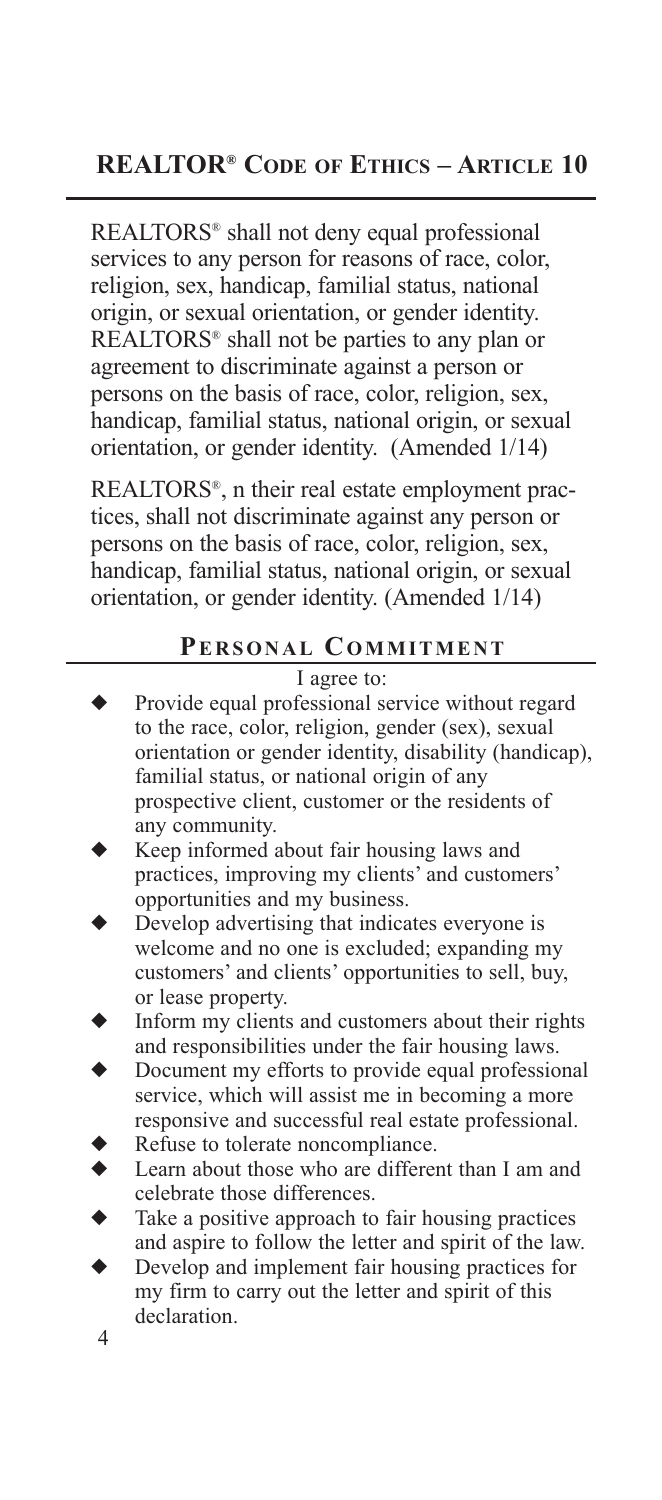#### **Q&A: WORKING WITH SELLERS**

The following questions illustrate fair housing issues you may frequently confront in your day-to-day business. Read through each section, paying attention to the issues represented by the questions and answers. Keep this guide for quick reference should these or similar situations arise. Keep in mind that each situation is unique. Your commitment to and understanding of fair housing will enable you to develop an appropriate response based on the guidance contained in these questions and answers. Questions are analyzed in four ways:

- *• Key Points* identify the issues the question raises under the fair housing laws.
- *• Areas of Liability* highlight legal consequences of responding inappropriately to the question under the fair housing laws.
- *• Actions to Take* focus on the appropriate responses to such a question.
- *• Suggested Responses* provide recommended and legally acceptable responses sales associates can use if confronted with this type of question.

#### **Working with Sellers**

Fair housing laws apply to the owners and sellers of housing. You can provide a unique service to home sellers and owners by informing them of their fair housing rights and responsibilities. This also helps you to avoid situations where the seller or owner expects you to discriminate on their behalf.

Make sure your listing agreement includes a clear statement that property is offered for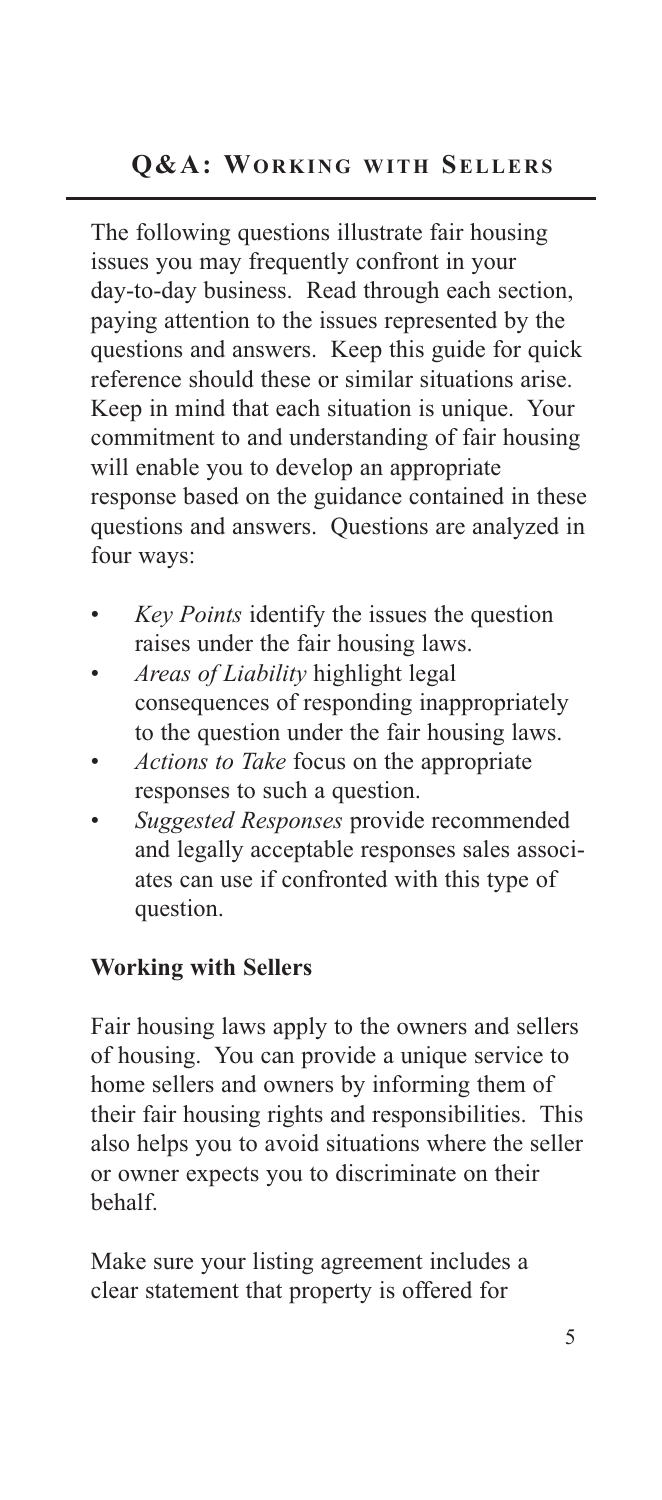sale or rent without discrimination based on race, color, religion, sex, sexual orientation or gender identity, handicap, familial status, or national origin. You should also provide the seller or owner with a brochure, such as *What Everyone Should Know About Equal Opportunity in Housing* developed by the NATIONAL ASSOCIATION OF REALTORS®. In addition to explaining the fair housing laws and your fair housing policy, be prepared to answer questions or respond to certain situations in an affirmative manner. You should be alert for questions and comments which indicate possible discrimination as you present offers from buyers. Be prepared to remind sellers and owners of their obligations to follow the law and your policy not to discriminate. In some situations, you may be forced to cancel your listing agreement if the seller or owner refuses to follow the law.

#### **QUESTION #1**

**I believe that I, as a homeowner, have the right to sell my own home. A local broker told me I cannot sell my home for my required price to the person I want. Is that true?**

#### **Key Points:**

The Fair Housing Act prohibits sellers, who utilize real estate brokers or forms of advertising, from refusing to sell or rent the seller's home because of race, color, religion, sex, handicap, familial status, or national origin of the purchaser or tenant.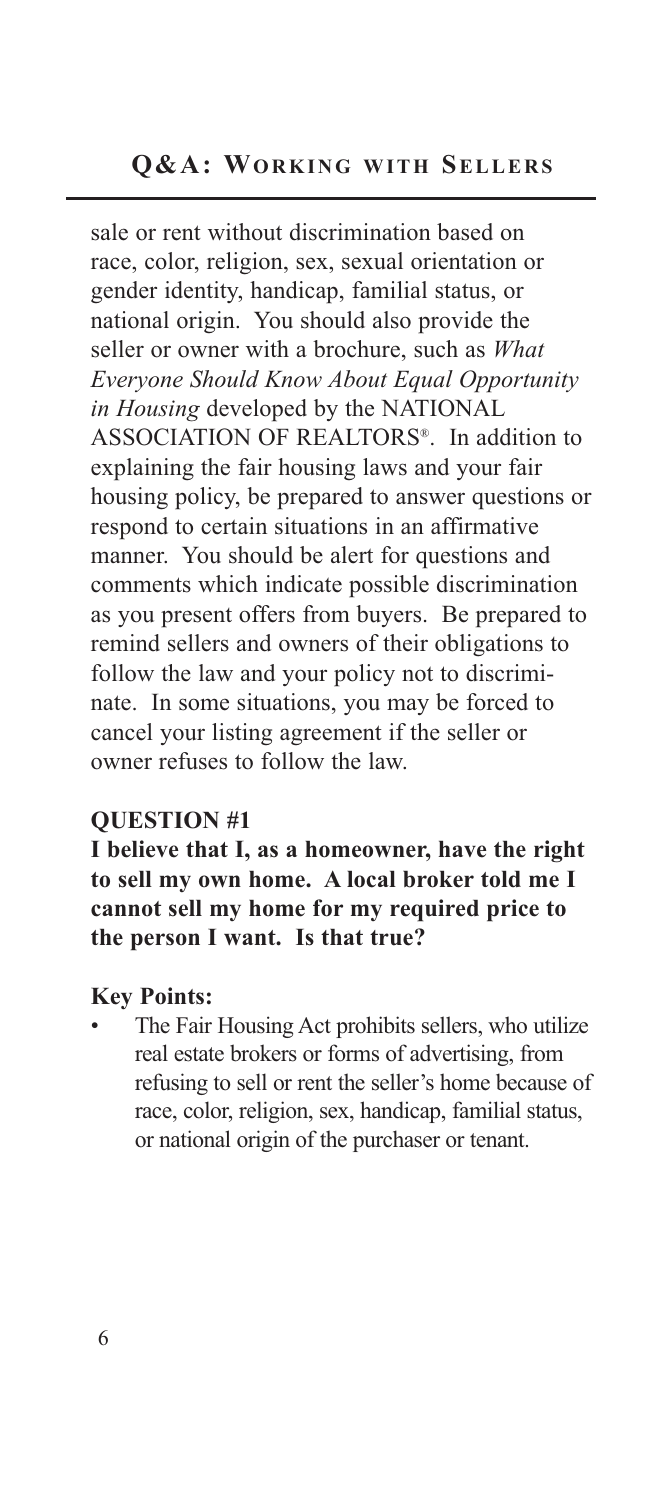*•* A seller or owner who discriminates on the basis of race, color, religion, sex, handicap, familial status, or national origin is in direct violation of the law.

#### **Actions to Take:**

*•* Inform the seller that there can be no discrimination on the basis of race, color, religion, sex, handicap, familial status, or national origin in the sale or rental of the property.

#### **Suggested Response:**

You have the absolute right to sell your home to anyone at your required price as long as you don't discriminate among otherwise qualified buyers on the basis of race, color, religion, sex, handicap, familial status, or national origin. Federal fair housing laws prohibit you from discriminating against qualified homebuyers because of their race even if you don't use a real estate broker or sales associate or forms of advertising.

#### **QUESTION #2**

#### **Could you call and tell me who you're showing my house to?**

- *•* By law, all people may purchase property regardless of their race, color, religion, sex, handicap, familial status, or national origin.
- *•* Sellers have the right to know the identity of people who will be viewing their property.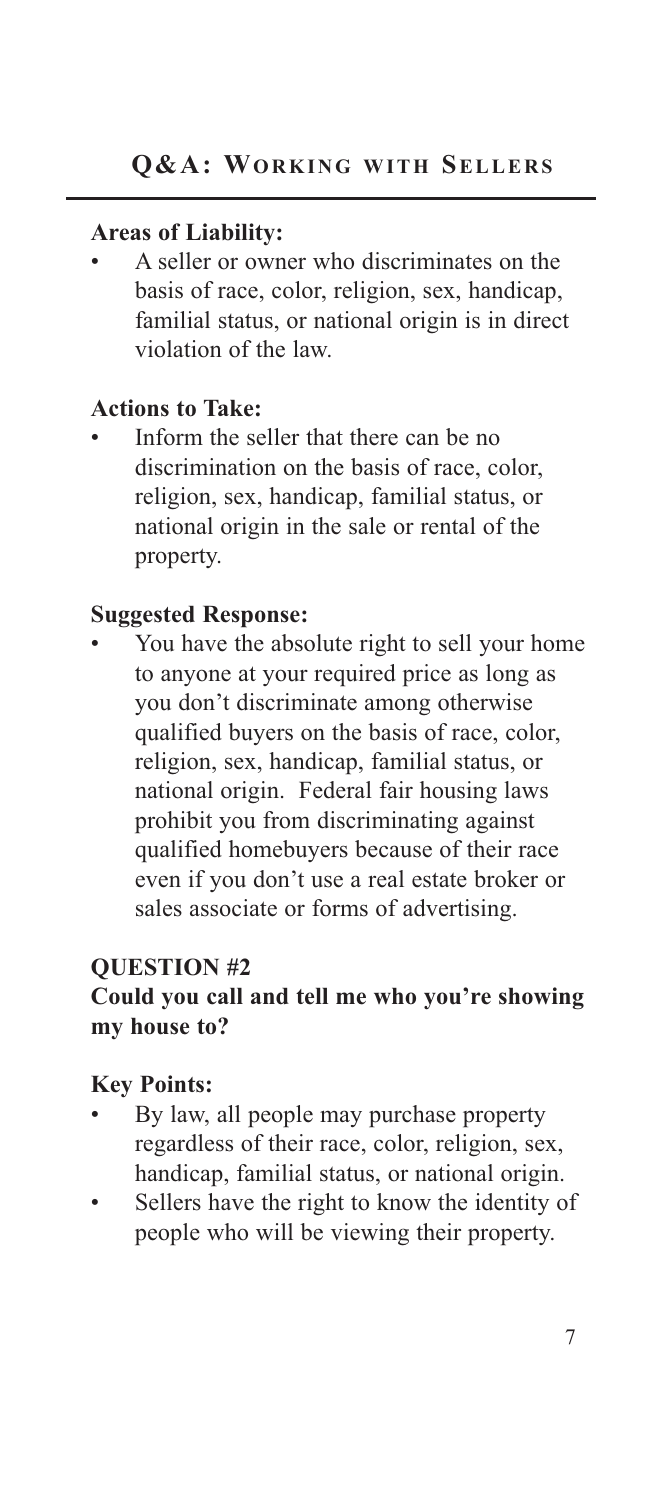- *•* A seller who wants to screen homebuyers may be intending to discriminate on the basis of race, color, religion, sex, handicap, familial status, or national origin.
- If you or the seller discriminate or attempt to discriminate in this way, you are both in direct violation of the federal fair housing laws.

#### **Suggested Response:**

- I'll be showing your home to  $($ use name).
- If the seller responds with concern about the national origin, religion, or race of the prospective buyers (or anyone from any other protected class), you should say: "Please remember that it is unlawful to screen or otherwise discriminate against homebuyers on the basis of race, color, religion, sex, handicap, familial status, or national origin. If you are not willing to comply with the fair housing laws, I must remove myself from this relationship to avoid claims against me and my broker that we also engaged in unlawful conduct."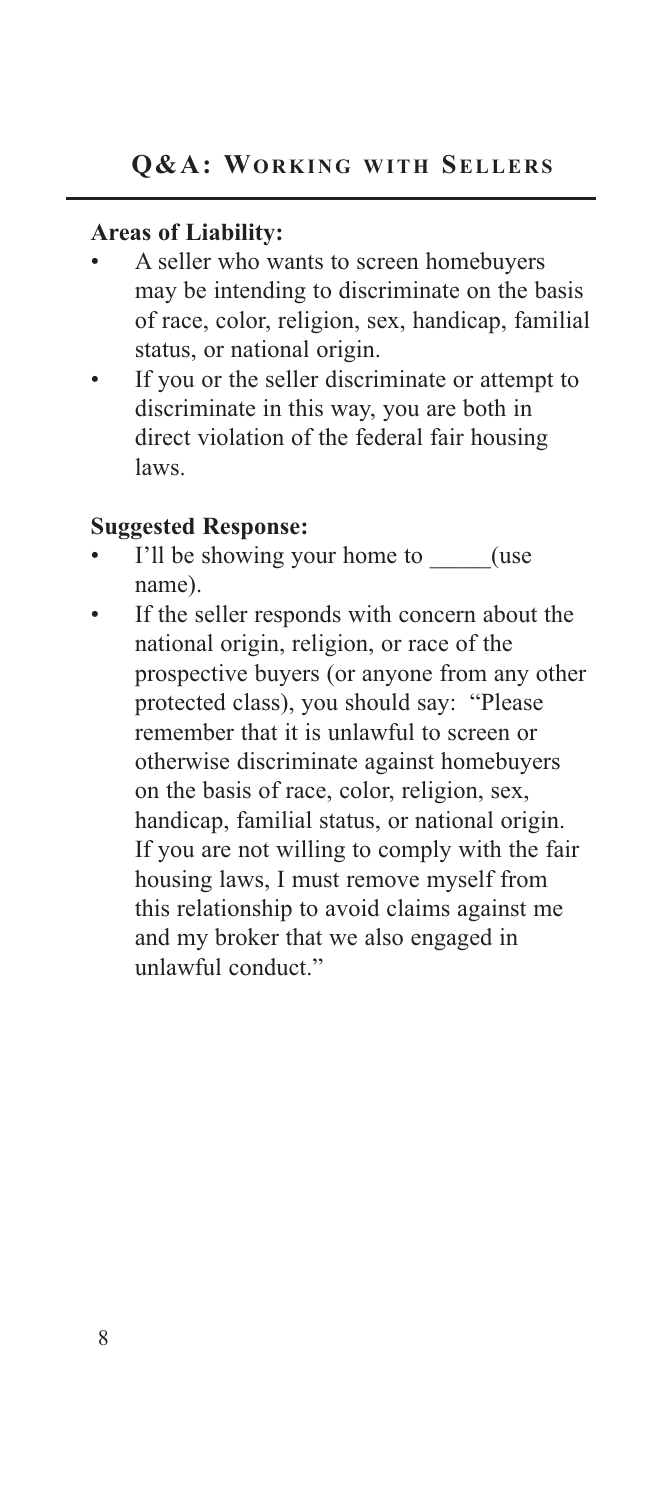#### **QUESTION #3**

**The Condominium Association (Co-op Board, or Homeowners Association) does not want someone who makes a lot of demands to move in. I think they might want to keep someone with a wheelchair out of this unit since it would require a ramp and a special parking place.**

- *•* The Fair Housing Act prohibits discrimination against persons with disabilities.
- *•* Condo, co-op, and homeowners associations often reserve the right to approve or reject new residents.
- Such approval or rejection cannot be based on race, color, religion, sex, handicap, familial status, or national origin.
- *•* Condominium, co-op, and homeowner associations are required to allow reasonable modifications to housing, such as a ramp, paid for by an occupant with disabilities, and are required to make reasonable accommodations in rules, such as those governing parking, to enable an occupant with disabilities to use and enjoy the dwelling.
- *•* Restrictions in property deeds, covenants, or other bylaws which restrict occupancy based on race, color, religion, sex, handicap, familial status, or national origin are generally unlawful and cannot be enforced, nor should they be communicated to any prospect without notification that the restrictions are void and unenforceable.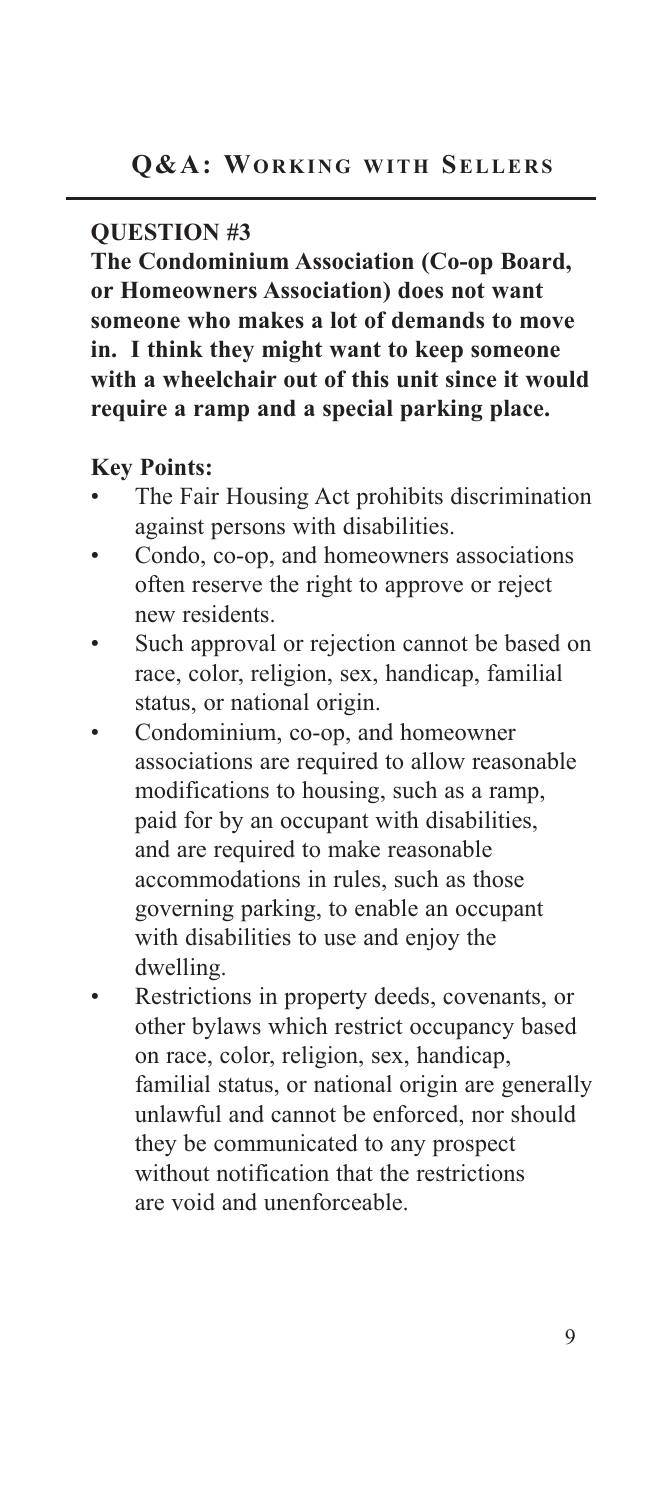*•* Refusing or discouraging a sale because of disability is a violation of the Fair Housing Act. Refusing to allow reasonable modifications or refusing to make reasonable accommodations in rules, practices, and procedures to allow an occupant with disabilities to use and enjoy a dwelling is a violation of the Fair Housing Act.

#### **Actions to Take:**

- *•* Reassure the seller that the Fair Housing Act prohibits the condominium (co-op or homeowners) association from discriminating.
- *•* Inform the seller that the Fair Housing Act provides for reasonable modifications to the dwelling and accommodations in rules to allow occupants with disabilities to use and enjoy a dwelling.

#### **Suggested Response:**

*•* The Fair Housing Act protects people with disabilities from discrimination in housing. A condominium (co-op, homeowner) association may not use disability as a factor in making decisions on the approval of a new occupant. In addition, the Fair Housing Act requires that reasonable modifications to the premises, such as the installation of a ramp, made at the expense of the occupant, be allowed if those modifications are necessary for the use and enjoyment of the dwelling unit by an occupant with a disability. Likewise, the association must make reasonable accommodations in its rules, such as those assigning parking spaces, to allow an occupant with a disability to use and enjoy the dwelling. I can't imagine the association discriminating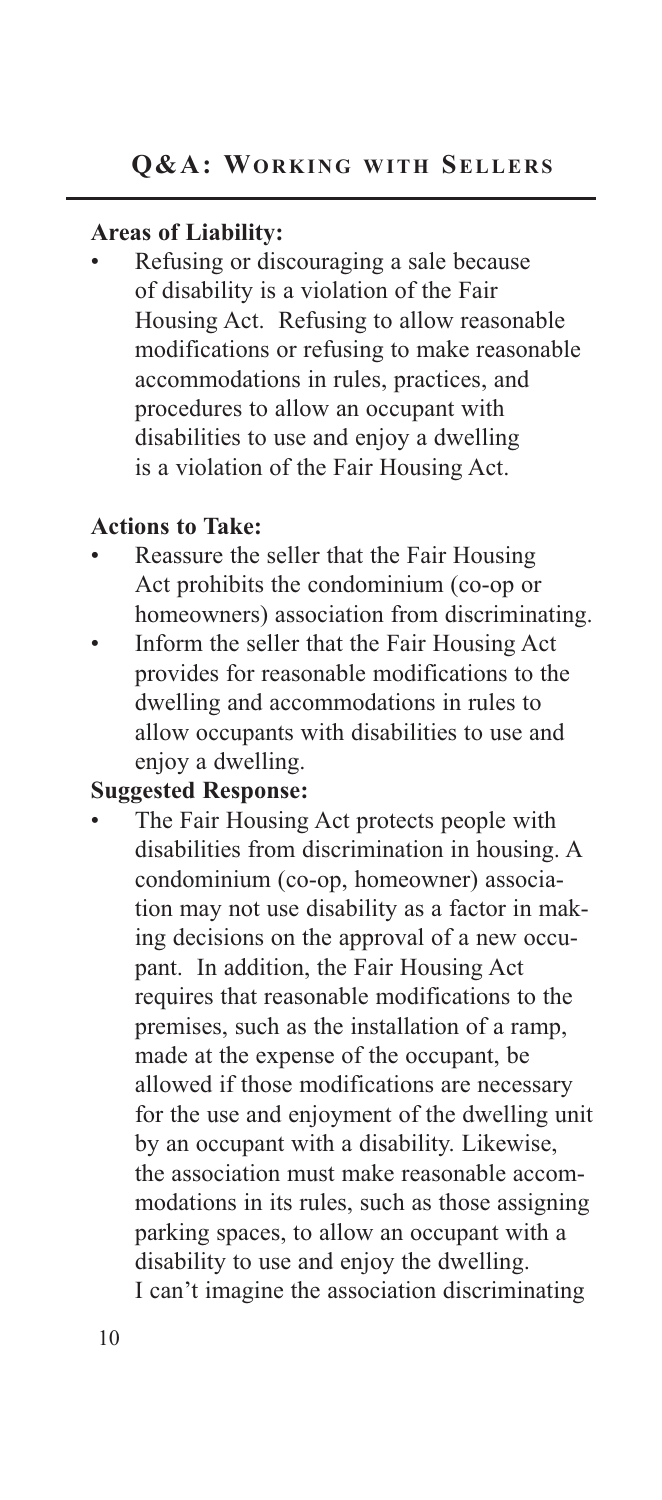in such a manner. If you would like, I can provide some fair housing information to the association.

#### **QUESTION #4 What color (religion, nationality, etc.) are the prospects?**

#### **Key Points:**

- When this question is asked, either you have failed to communicate to the seller that a decision to sell cannot be based on the homebuyer's race or the seller refuses to accept the consequences of discriminating under the fair housing laws.
- This type of question should alert you to what may become very serious problems in marketing this seller's property. Federal fair housing laws require that all property be offered to any qualified homebuyer without regard to race, color, religion, sex, handicap, familial status, or national origin.

#### **Areas of Liability:**

*•* When a seller who has listed with your firm asks you this question, it can cause significant problems and expose you and the cooperating brokers and sales associates to charges of discrimination, unless it is immediately resolved.

#### **Suggested Response:**

*•* Please remember that it is unlawful to discriminate against homebuyers on the basis of race, color, religion, sex, handicap, familial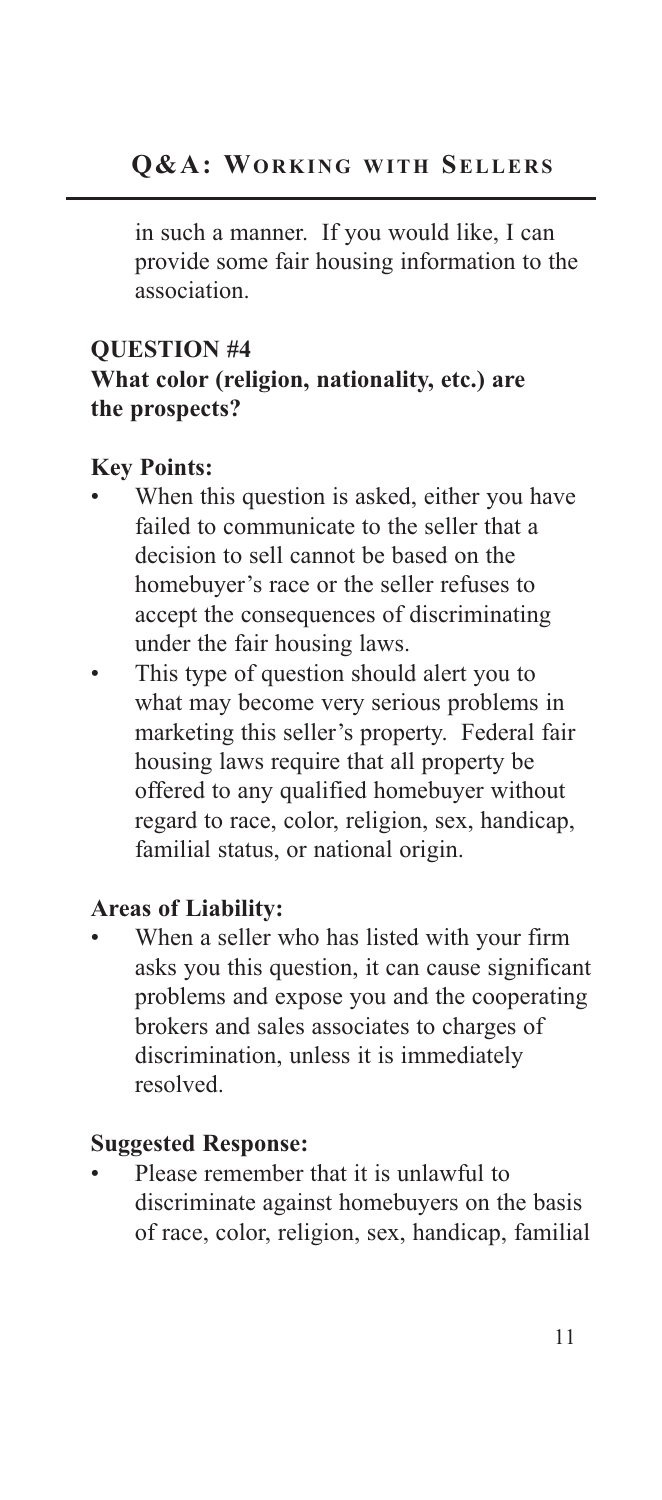status, or national origin. Courts have held agents and brokers liable under the Fair Housing Act for simply answering the kind of question you are asking.

#### **QUESTION #5 Can I get sued if I refuse to sell to minorities?**

#### **Key Point:**

*•* A refusal to sell or rent based on race, color, religion, sex, handicap, familial status, or national origin is illegal and violates Section 804(a) of Title VIII of the Civil Rights Act of 1968.

#### **Areas of Liability:**

The seller can be exposed to charges of discrimination if the refusal to sell is based on the race, color, religion, sex, handicap, familial status, or national origin of the homebuyer and not on differences in the terms or conditions of the sale or in the qualifications of the homebuyer.

If you do not *immediately* dissassociate yourself from a seller or lessor who wants to discriminate, you may also be charged with discrimination.

#### **Suggested Response:**

*•* Yes, you can be sued for violating the Fair Housing Act. In addition, if I work with a seller who wants to discriminate on the basis of race, color, religion, sex, handicap, familial status, or national origin, I will also be vulnerable to a lawsuit under the Fair Housing Act.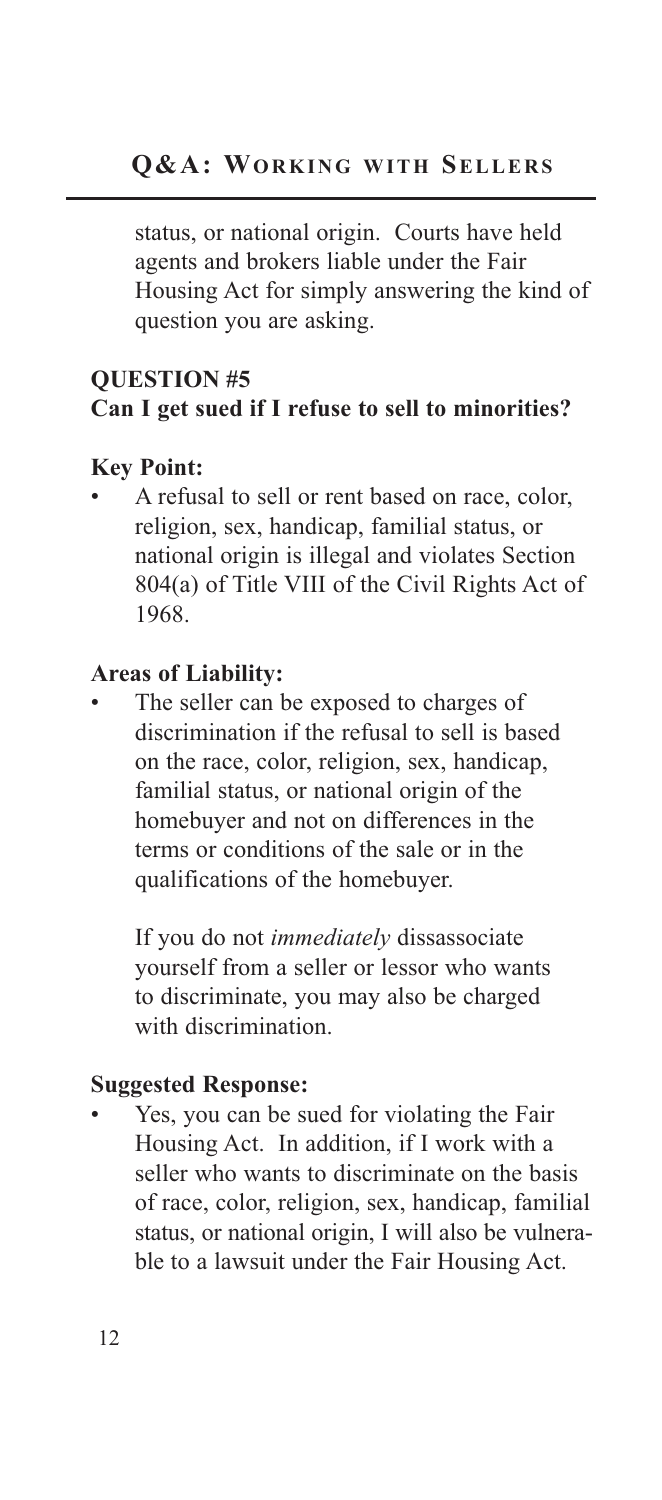#### **QUESTION #6**

#### **Are these homebuyers really qualified?**

#### **Key Points:**

- *•* A question like this is often legitimate and is not a source of liability, because it is a way for a seller to evaluate a homebuyer's financial ability to conclude the sale or transaction.
- *•* A seller's concern with qualification may stem from the stereotyping of women and minority groups, i.e., "protected classes," as poor credit risks.
- *•* A seller has the right to be concerned with a homebuyer's financial arrangements because if the transaction collapses, the seller would have to begin the marketing process all over again.

#### **Areas of Liability:**

*•* Any inappropriate conduct or comment by you could lead the seller to apply discriminatory qualification criteria to the sale of the property, exposing you and the seller to charges of discrimination.

#### **Actions to Take:**

- Be extremely sensitive to this question, because it may be prompted by fears generated by stereotypical images of "protected classes." You must not, under any circumstances, reinforce these images.
- *•* Respond to this question with a description of the process and criteria that you use to qualify the homebuyer.
- *•* Tell the seller that he or she can review the homebuyer's qualifying information.
- *•* Identify and address the seller's specific concern about the qualification process.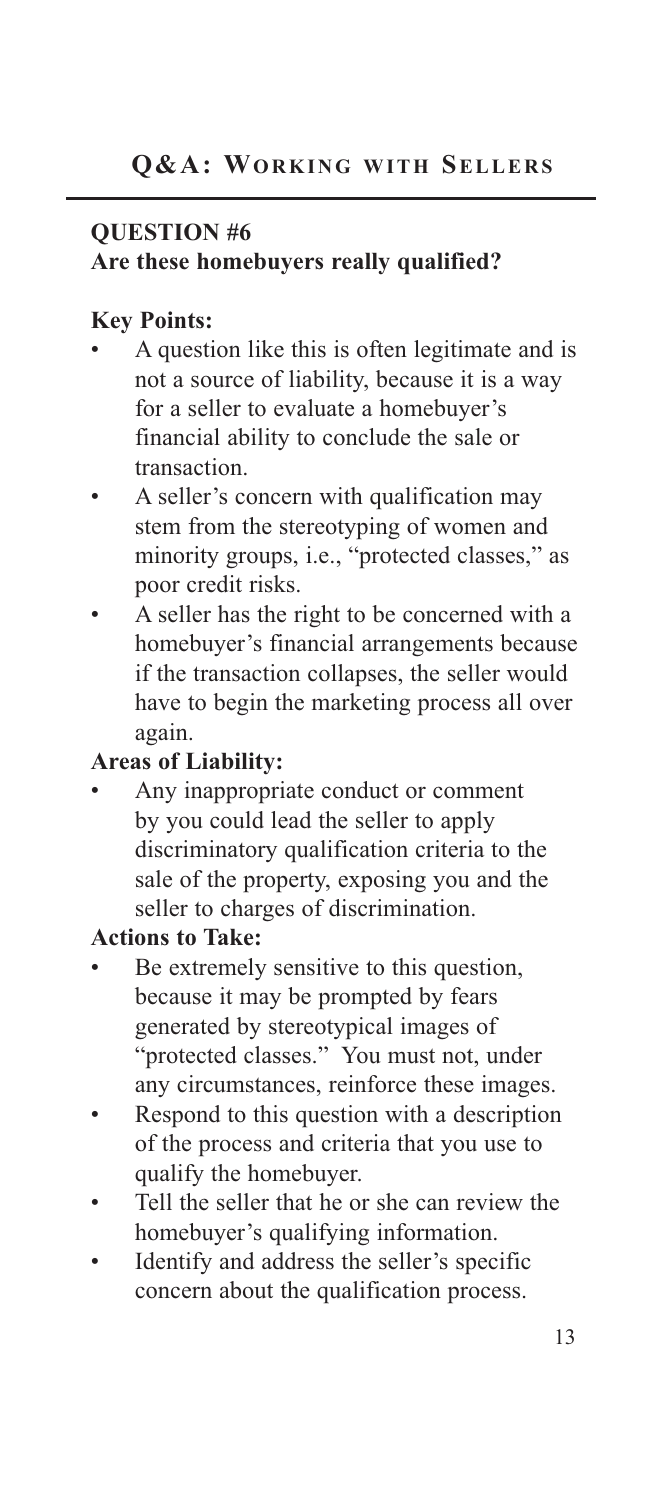Explain to the seller that it is inaccurate and inappropriate to assume that women and minority groups are poor credit risks.

#### **Suggested Responses:**

- It is my responsibility as a sales associate to present to you the offers of all homebuyers interested in your property.
- *•* Based on what Mr. and Mrs. Lewis have told me, and what I have been able to confirm, I believe the Lewises have the financial resources and income to qualify to purchase your home. Let me show you my firm's standard buyer qualification form and how I determined whether the Lewises could afford to buy your home.

#### **QUESTION #7**

#### **Can I wait for Mr. and Mrs. O'Brien to make an offer? Mr. and Mrs. Richardson just don't seem to be the type I want to buy my home.**

- *•* A decision on an offer can be delayed until the seller concludes that all offers have been submitted.
- Be sure to clearly and carefully explain to the seller that a delay could mean losing a sale and owing you a commission based on a full price offer.
- *•* Section 804(a) of Title VIII of the Civil Rights Act of 1968, as amended by the Fair Housing Amendments Act of 1988, states that it is unlawful to refuse to sell or rent, after the making of a bona fide offer, a dwelling to any person because of race, color, religion, sex, handicap, familial status, or national origin.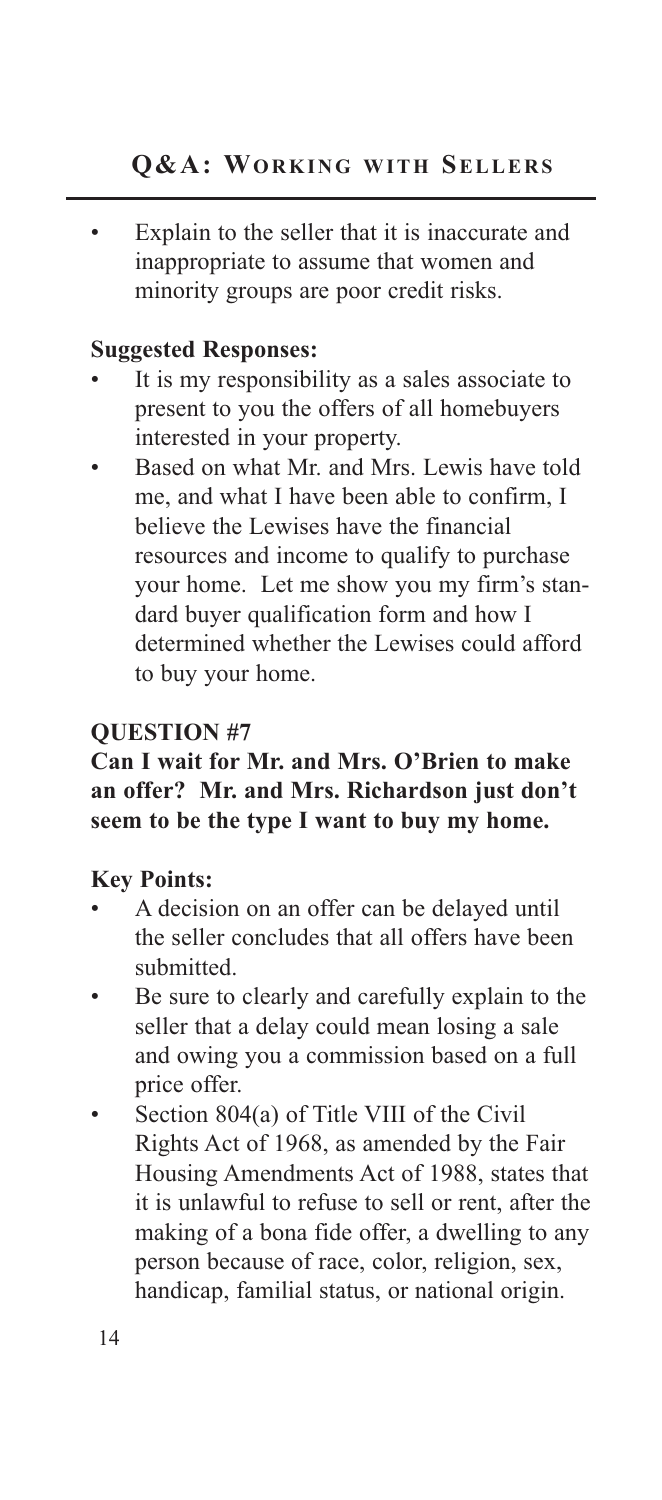The seller could be charged with discrimination for avoiding offers from minorities.

#### **Actions to Take:**

- *•* Remind the seller immediately of the fair housing laws regardless of whether a sales associate or broker is used and any obligation set forth in the listing agreement.
- Urge the seller to consider a good offer from a minority person in the same way that you would encourage consideration of a good offer from any other person.
- Be sure you objectively and fairly present, explain, and evaluate all offers to the seller.
- *•* Never encourage a homebuyer to submit an offer because a seller is intending to discriminate against people who have already submitted an offer.
- Present the same terms and conditions to all homebuyers.
- Never show favoritism toward any homebuyer submitting offers.
- If the seller delays his or her decision and this leads to a "bidding war," it is important that any minority homebuyer be given the opportunity to meet or beat any other offer.

#### **Suggested Responses:**

- *•* I don't understand why you feel that Mr. and Mrs. Richardson are not persons you want to buy your home. They have made a good offer and are financially qualified.
- I can respect your desire to consider all offers, and I will try to get a firm offer from the O'Briens immediately. But the Richardson's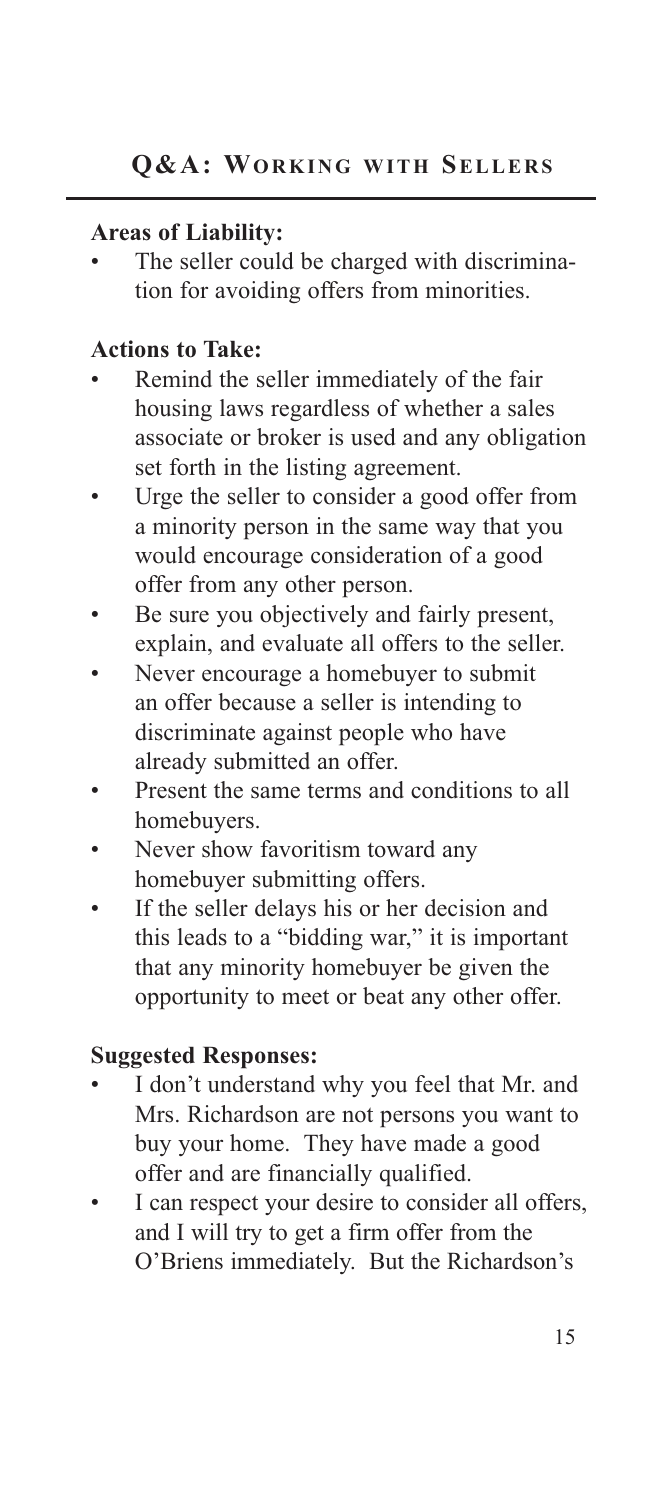offer is a good one, and I would hate to see you lose out by delaying. Also, if you reject a full price offer, you must still pay my commission. Is there a nondiscriminatory and lawful reason that you don't consider the Richardsons to be the persons to buy your home?

#### **QUESTION #8**

#### **If I take my home off the market, how long do I have to wait before I can market it again?**

#### **Key Points:**

- *•* Withdrawal of property is a technique frequently used by sellers or lessors when confronted with an unwanted offer from a minority homebuyer. This type of activity usually leads to suspicions of fair housing violations and will often trigger "testing."
- Sellers have the right to remove their property from the market and re-list it whenever they want.
- *•* Try to find out the reasons why the seller wants to take the property off the market. Removing the property may be necessary due to changes in an anticipated career move or due to illness.

#### **Areas of Liability:**

- *•* You will be exposed to charges of discrimination if you become involved in removing property from the market to frustrate a sale to a member of a protected class.
- *•* A delay in re-listing the property might help "cover up" illegal discrimination, but it doesn't excuse the seller from liability or any broker or sales associate who participates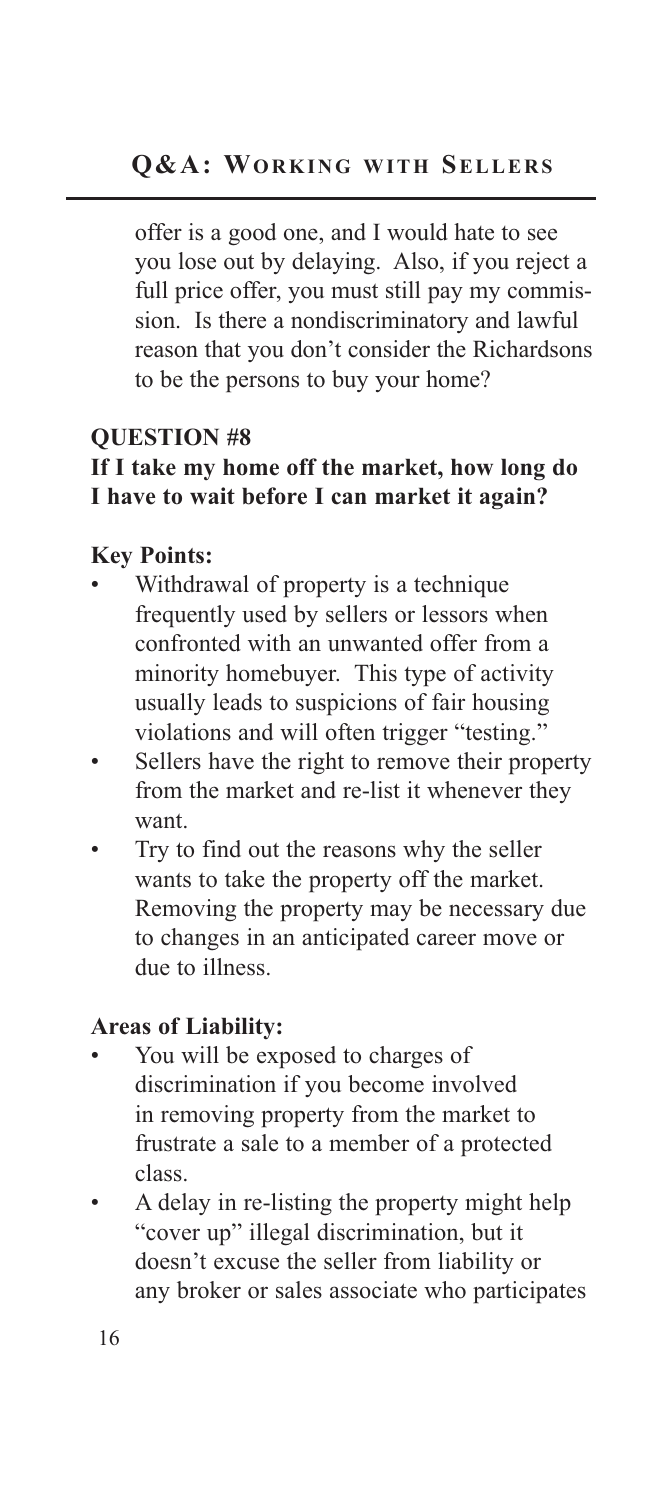in the strategy. If you re-list the property when the reasons the property was initially withdrawn from the market still apply, you and the seller could be charged with discrimination.

#### **Actions to Take:**

- *•* Carefully examine the reasons why the property was removed from the market, especially if the seller received an offer from a minority homebuyer. Document the circumstances and have the seller confirm your documentation even if the property is being withdrawn for nondiscriminatory reasons.
- *•* Advise sellers of the legal risks involved in taking a property off the market and urge them to talk to an attorney.
- *•* Insist that the seller honor all rights and compensation provided by the listing agreement.
- Don't try to explain or justify the withdrawal of the property to the person making the offer.
- *•* Tell the seller that you will direct the homebuyer to him or her for an explanation. Face-to-face meetings between the seller and the minority homebuyer are valuable for several reasons:
	- *•* You are relieved of the problem of explaining the reasons for the withdrawal.
	- *•* The minority homebuyer can see that it is the seller, not you, who has made the decision.
	- *•* You can maintain your objective role.
	- *•* The possibility of a direct confrontation may discourage the seller from withdrawing the property.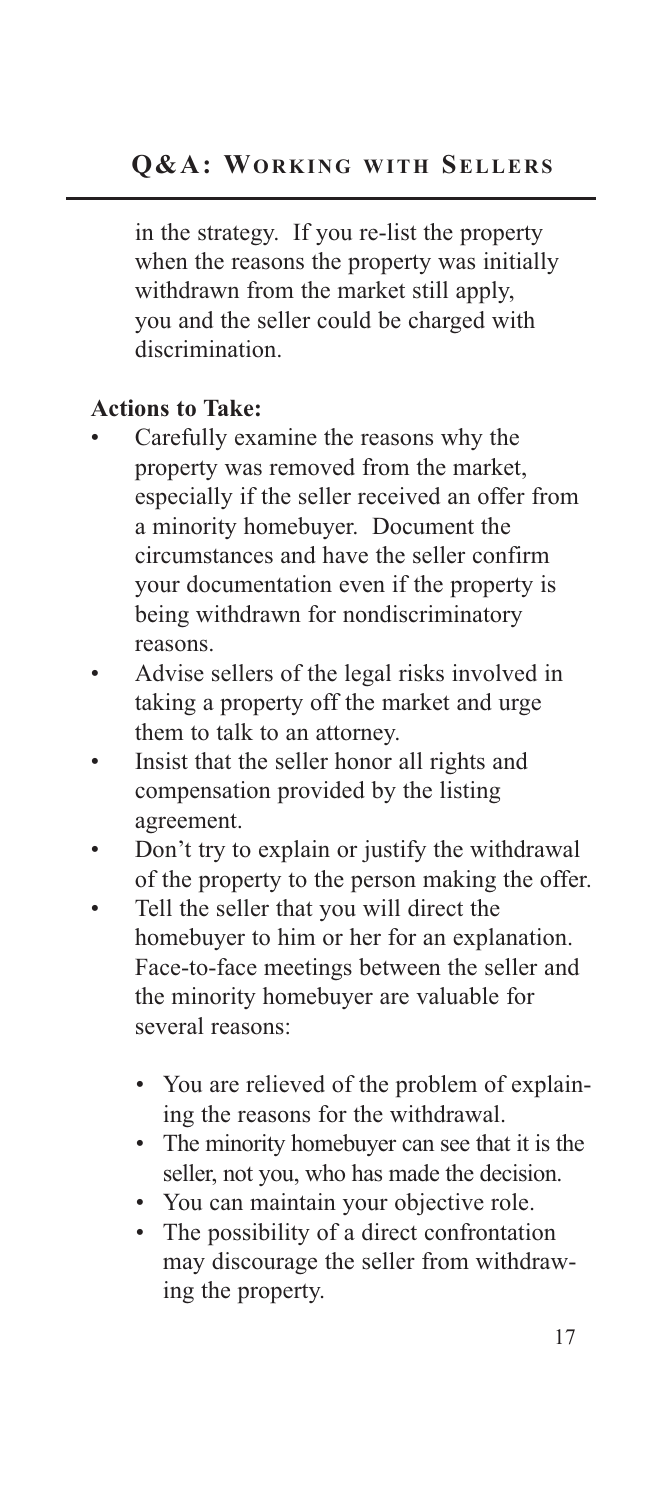*•* Before accepting a re-listing, have the seller confirm, in writing, that the reasons the property was initially withdrawn from the market no longer apply.

#### **Advertising and Promotion**

Actions taken to market a listing for your firm must be in accordance with fair housing laws. The Fair Housing Act makes it unlawful to: make, print or publish, or cause to be made, printed or published, any notice, statement or advertisement with respect to the sale or rental of a dwelling that indicates any preference, limitation or discrimination based on race, color, religion, sex, handicap, familial status, or national origin, or an intention to make any such preference, limitation or discrimination based on race, color, religion, sex, handicap, familial status, or national origin.

In addition to covering the protections outlined in the Fair Housing Act, the REALTOR® Code of Ethics prohibits advertising that makes any such preference, limitation or discrimination on the bases of sexual orientation and gender identity.

It is important to note that the phrase "indicates any preference, limitation, or discrimination" means violation of the law can occur without intent. It is the perception of the reasonable reader that determines whether the notice, statement or advertisement violates the law. Marketing decisions must not be based, in any way, or have any direct correlation to, race, color, religion, sex, sexual orientation, gender identity, handicap, familial status, or national origin or such composition of a neighborhood or community.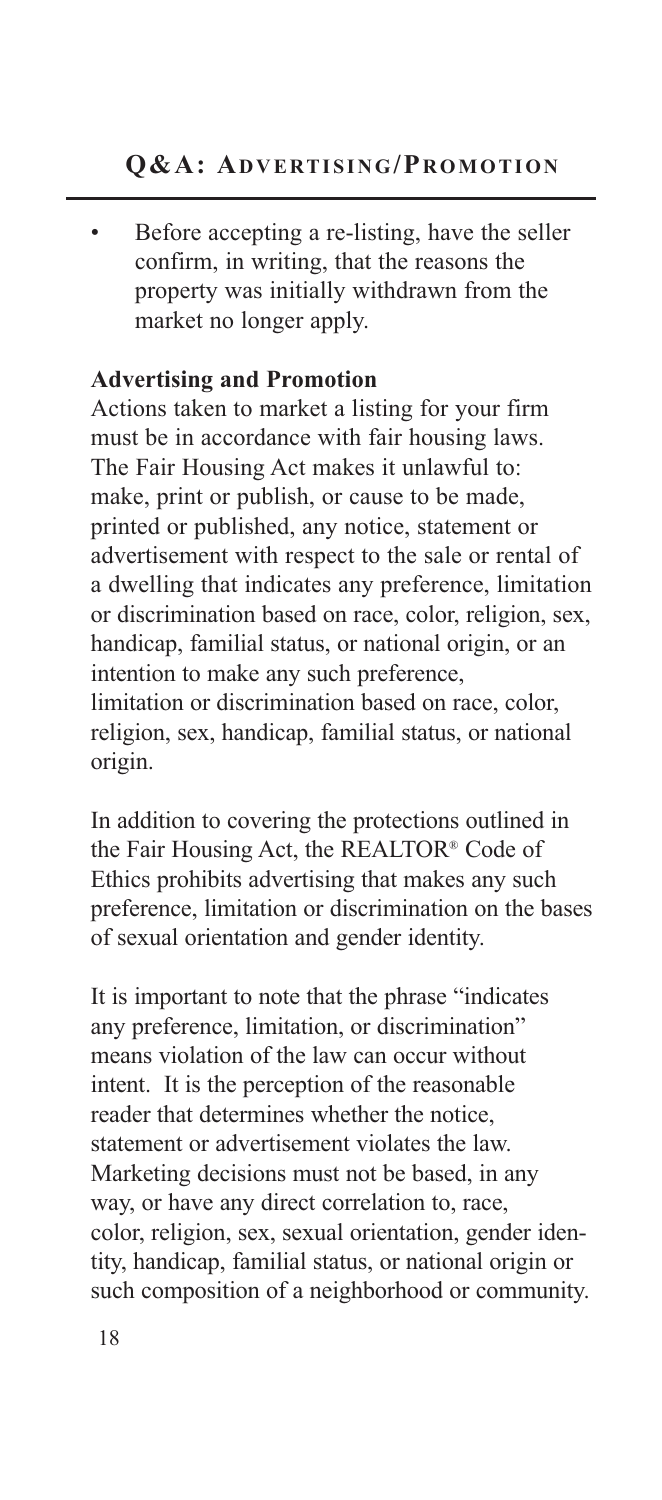From a practical perspective you should be very careful when using target marketing techniques and when developing the content of promotional material including the comments for a listing in the MLS.

Three areas to pay attention to:

- Marketing strategies that limit exposure to less than the entire market.
- Words used.
- ◆ Human models used.

#### **QUESTION #9**

**I only want your office to market it, no MLS and no signs - they attract undesirables. You can do that, can't you?**

- Some sellers will not permit their broker to use yard signs or include their property in the Multiple Listing Service (MLS) because they don't want to get direct calls from passersby or reveal their move to neighbors or other brokers. It may also discourage the casual looker and reduce the chance of their home being burglarized.
- Some sellers only want their broker to show the property. This type of refusal will not generate liability either to you or to the seller under the fair housing laws.
- The seller has the final decision on using yard signs or the MLS.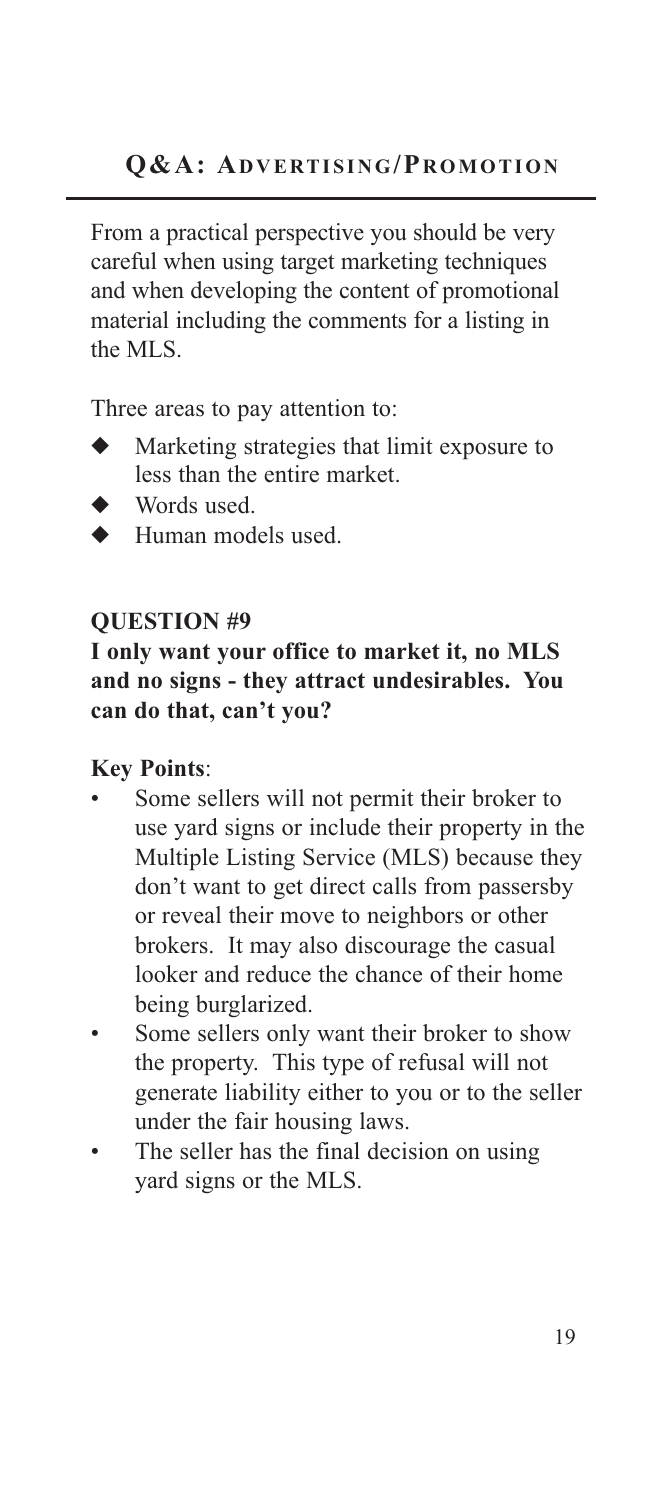- *•* Refusal to permit signs or the use of the MLS could possibly have discriminatory intent.
- If the seller refuses to use signs or the MLS in order to steer away certain homebuyers because of their race, color, religion, sex, handicap, familial status, or national origin, then the seller's conduct will be considered illegal under the fair housing laws.

#### **Actions to Take:**

- Try to determine why the seller doesn't want to use the MLS or signs.
- Remind the seller that it is unlawful to discriminate on the basis of race, color, religion, sex, handicap, familial status, or national origin.

#### **QUESTION #10**

#### **Is it necessary to use the Equal Housing Opportunity slogan and logo in ads?**

- *•* The Fair Housing Act does not require the use of the Equal Opportunity slogan or logo.
- *•* Many customers are unaware of the fair housing laws and some continue to expect that discrimination still exists in the housing marketplace.
- Use of the slogan and logo expresses a commitment on your part to fair housing.
- Use of the slogan and logo can serve as evidence of your intent to abide by the Fair Housing Act.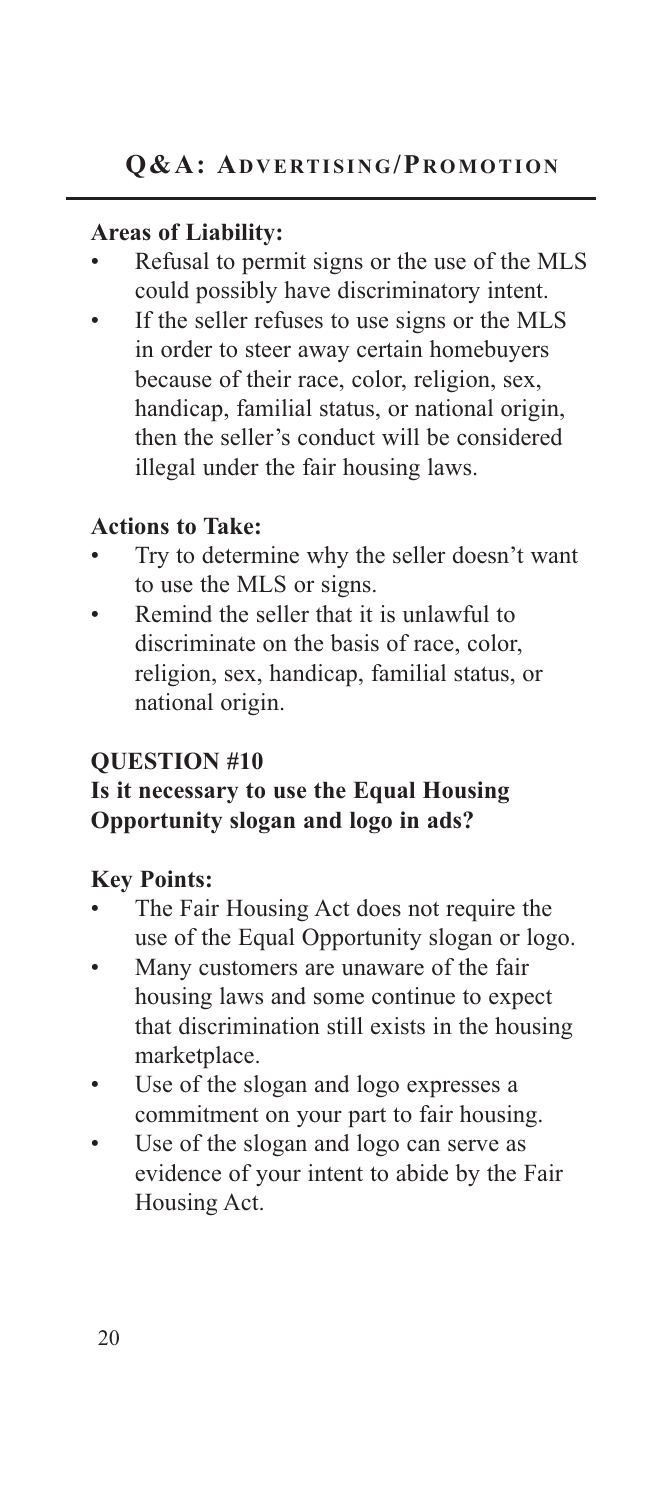There is no liability simply for not using the Equal Housing Opportunity logo in an ad.

#### **Actions to Take:**

- Use the Equal Housing Opportunity slogan and logo whenever possible in your marketing efforts.
- *•* When you use the slogan and logo, display it prominently.

#### **Suggested Response (broker to sales associate):**

While not required by the law, I like to show the homebuying public that all properties are offered without discrimination. The Equal Housing Opportunity logo shows that.

#### **QUESTION #11**

#### **How do I know if this ad meets fair housing requirements?**

- *•* Advertisements, notices, and statements in connection with the sale or rental of a dwelling, including comments in a listing, are subject to the Fair Housing Act.
- *•* Notices, statements, or advertisements which indicate a preference, limitation, or discrimination based on race, color, religion, sex, handicap, familial status, or national origin violate the Fair Housing Act.
- The "reasonable" reader, who is a member of the group alleged to have been discriminated against by the ad, determines whether it indicates a preference, limitation or discrimination.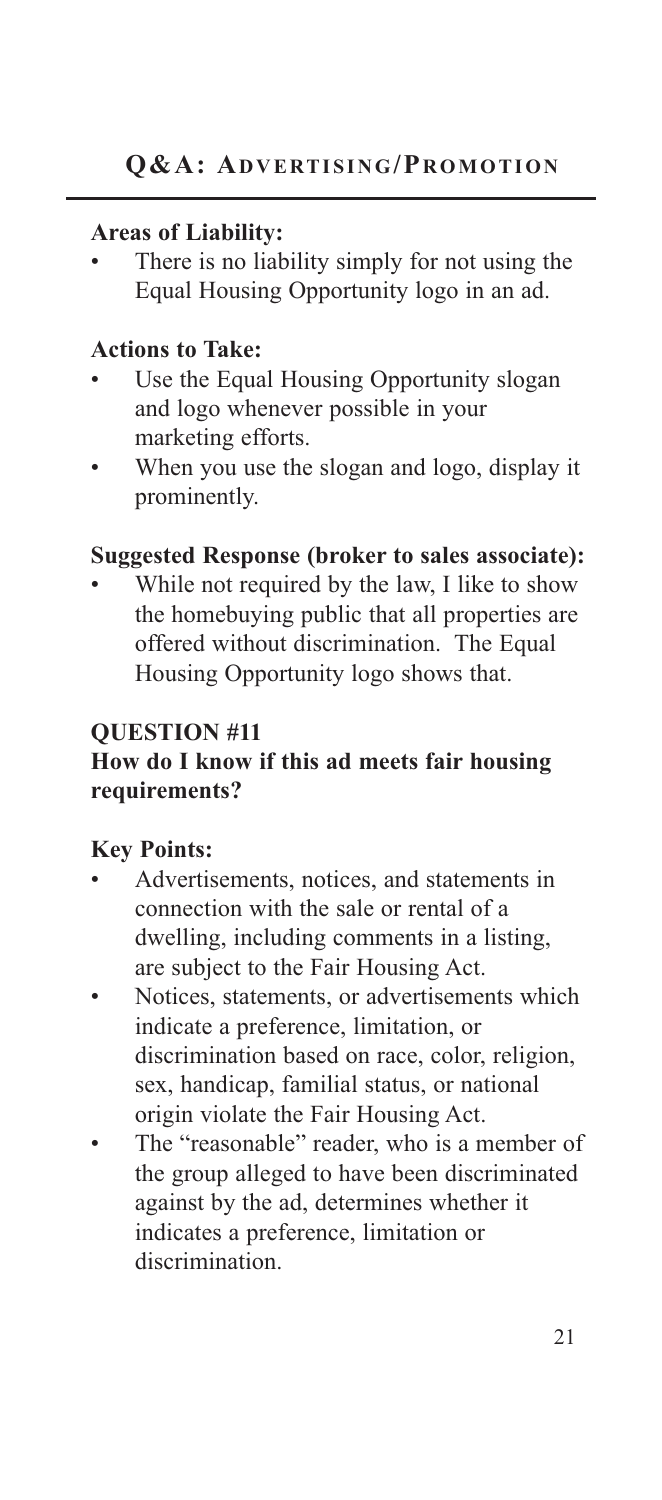*•* Anyone who participated in the publication of a discriminatory ad, notice or statement is liable for that discrimination. This includes the person who developed the ad, the broker, the ad agency, the publisher, i.e., newspaper, and the owner of the property.

#### **Actions to Take:**

- *•* Do you want to limit the housing to certain groups, or do you prefer certain prospects, based on race, color, religion, sex, handicap, familial status, or national origin? If so, you are on your way to violating the Fair Housing Act.
- *•* Will people in your community perceive the ad or marketing efforts to indicate such a preference or limitation? If so, you may have violated the Fair Housing Act.
- *•* Can you demonstrate a good faith effort to implement fair housing in your business practices? If so, this may assist you in your defense of a fair housing claim.

#### **Suggested Response (broker to sales associate):**

If you have some question about the way an ad or marketing strategy will be perceived by someone, consider using alternative language or a more inclusive strategy. It makes good sense to be inclusive in your ads and always describe the property, not potential buyers; you don't want to turn a valued customer away because he or she might be offended by the words in an ad. Likewise, you might miss reaching a potential customer or client because of your targeted efforts.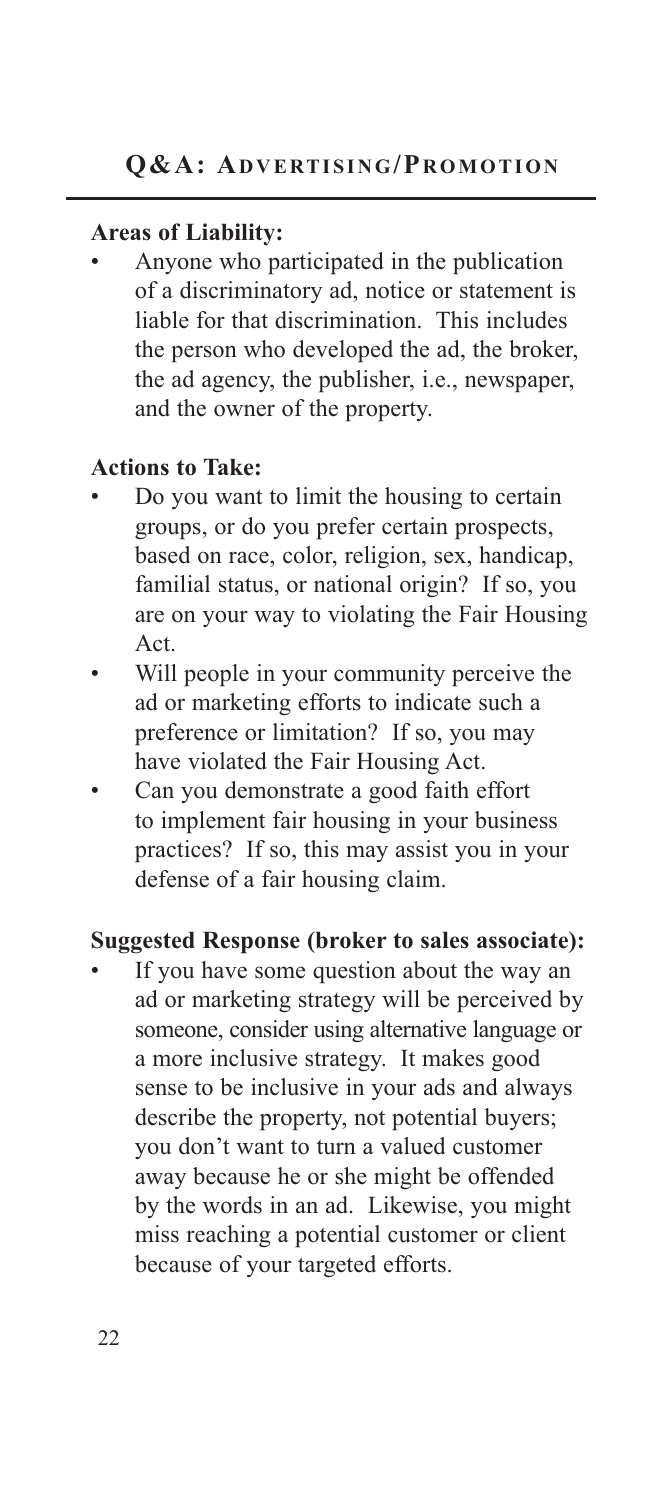#### **QUESTION #12**

**The newspaper won't take my ad because of some of the words in it. They say they have a list of words I cannot use in my ads. Where are my rights under the First Amendment to advertise how I see fit? Where do these lists of words come from?**

#### **Key Points:**

- *•* The First Amendment doesn't apply to advertising illegal business practices.
- *•* Advertising which indicates a limitation or preference can have the effect of dissuading people from considering certain housing options.
- *•* Newspapers and other publishers, including MLSs, are liable for discriminatory advertising they publish.
- *•* Word lists are developed by newspapers and others to identify words that commonly indicate an illegal preference or limitation.

#### **Areas of Liability:**

*•* Anyone who participated in the publication of a discriminatory ad, notice, or statement is liable for that discrimination. This includes the person who developed the ad, the broker, the ad agency, the publisher, i.e., newspaper, and the owner of the property.

#### **Actions to Take:**

*•* Meet with newspaper staff to understand how they developed their list of words. It is the newspaper's right not to publish certain language in real estate ads, even if such language does not violate the Fair Housing Act.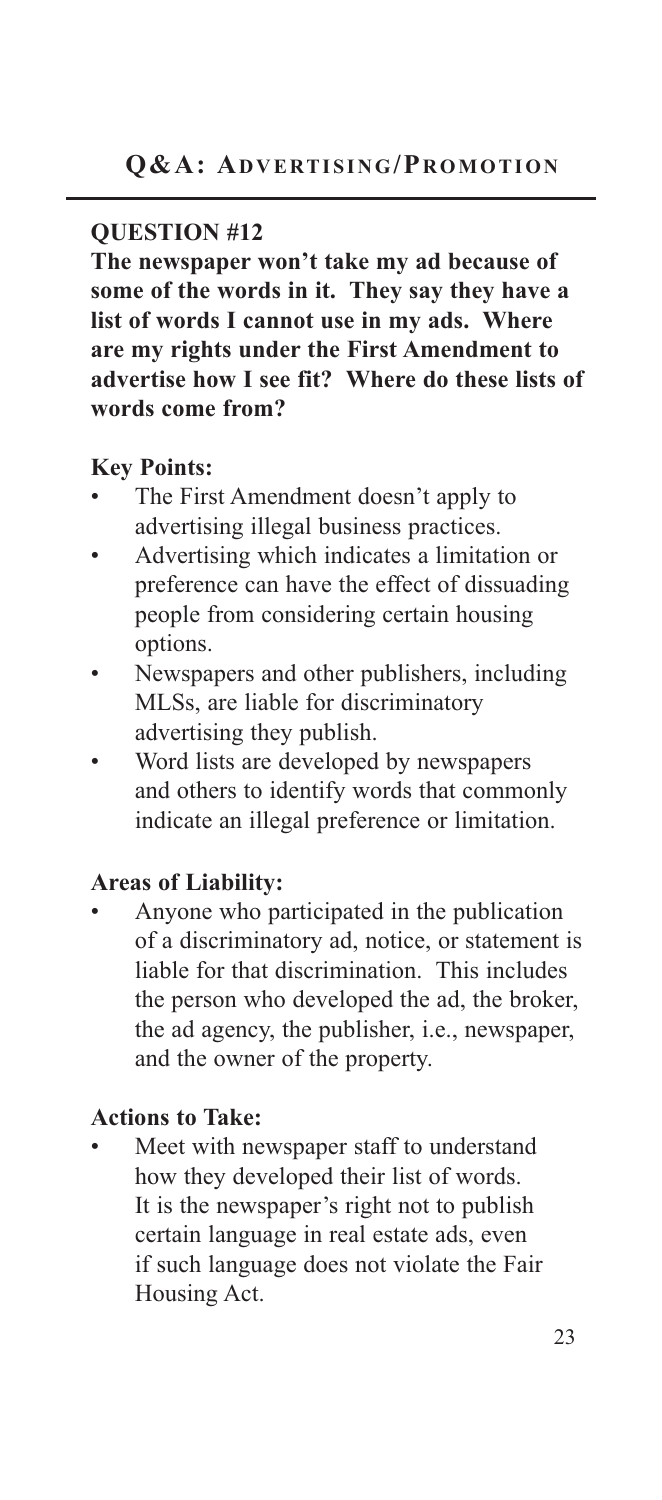- *•* Use word lists as warnings of words which may indicate a preference in violation of the law.
- *•* Make efforts to use alternative language in your ads. Describe the property, not potential buyers or renters.

#### **Suggested Response (broker to sales associate):**

*•* Advertising which indicates a discriminatory preference or limitation violates the Fair Housing Act. Newspapers are also liable for the publication of discriminatory ads and have created lists of words they will not accept in ads to reduce their risk of violating the Fair Housing Act. Use their lists as a warning that some people in the community believe the words indicate discrimination in housing and try to use alternative language in your ads. Remember, it is best to describe the property, not the prospective tenant, purchaser or neighbor.

#### **Working with Buyers**

The key to fair housing when working with prospective buyers is providing equal professional service. The NATIONAL ASSOCIATION OF REALTORS® has developed the Equal Professional Service Model:

- Using systematic procedures
- ◆ Obtaining objective information
- ◆ Letting the customer set the limits
- ◆ Providing a variety of choices<br>◆ Documenting the service you
- Documenting the service you provide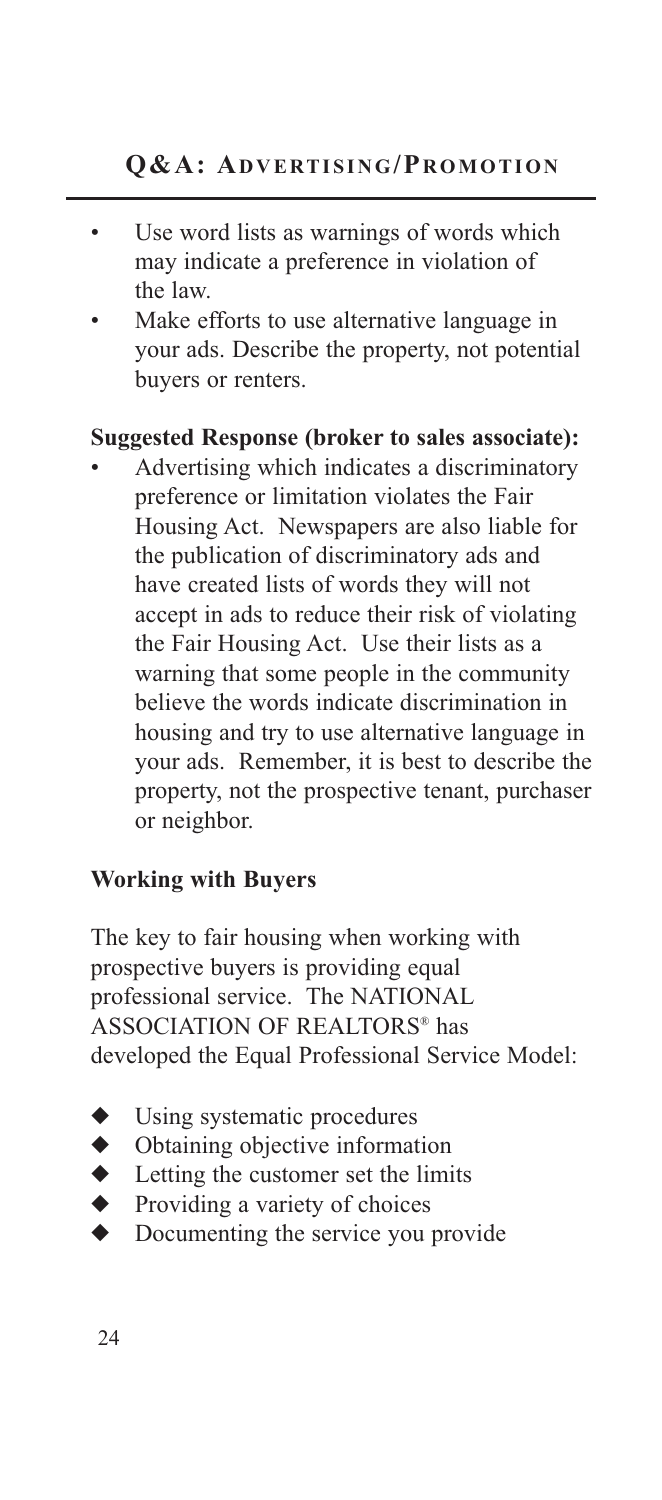#### **QUESTION #13**

#### **What is the racial composition of this neighborhood? Or, I only want to see white (Jewish, black, etc.) neighborhoods.**

#### **Key Points:**

- *•* Brokers and sales associates often work with homebuyers who have a preference for a neighborhood with a specific racial, religious, or ethnic character.
- *•* Federal law prohibits you from marketing property based on the racial or ethnic makeup of the neighborhood.

#### **Areas of Liability:**

*•* You can expose yourself to charges of discrimination if you discourage or encourage a homebuyer to buy because of the racial, ethnic or religious composition of the neighborhood.

#### **Actions to Take:**

- If the homebuyer appears to restrict the home search on the basis of race, color, religion, sex, handicap, familial status, or national origin of a neighborhood's residents, you should specifically note this on the homebuyer's *Equal Service Report Form*.
- *•* Never estimate or give an opinion on the racial, religious, or ethnic composition of the neighborhood.
- *•* Refer homebuyers to sources of information such as the library or the local municipal offices, so they can research the questions themselves.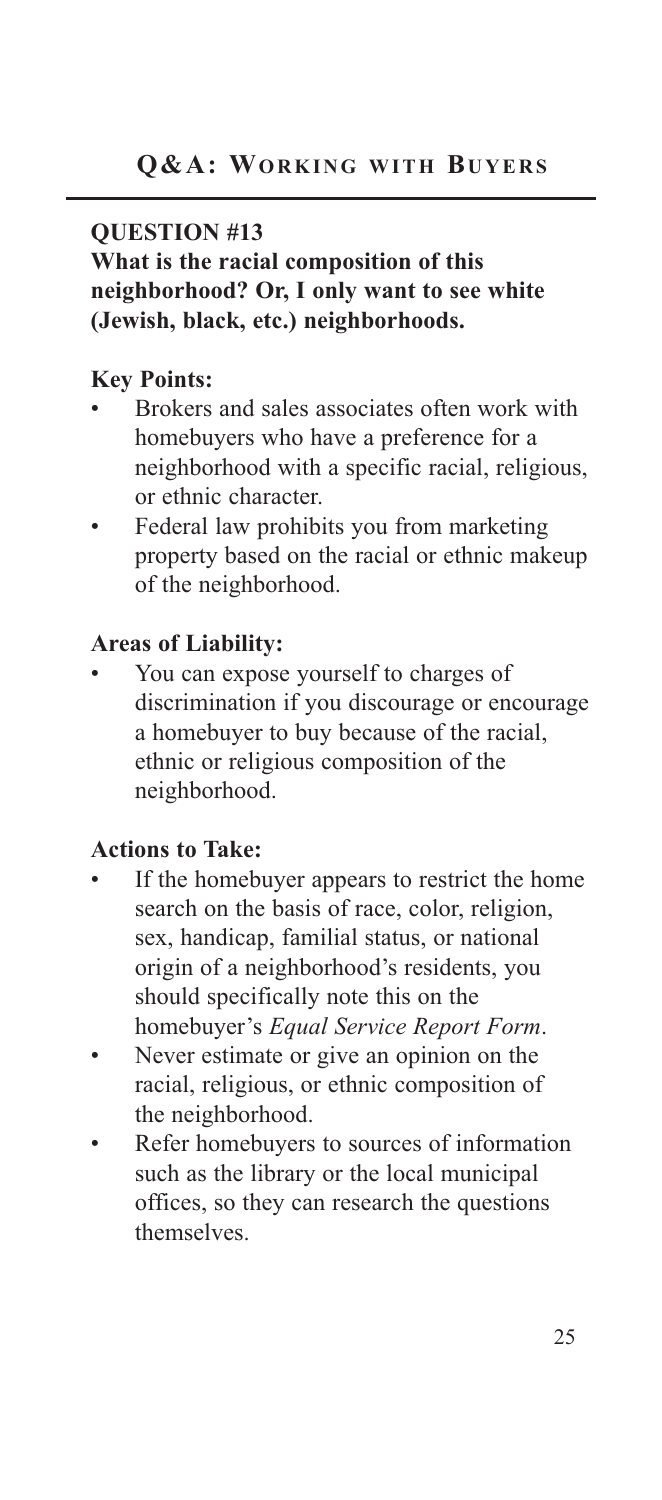#### **Suggested Response:**

Some courts have held brokers and agents in violation of the Fair Housing Act simply for answering that kind of question. If you really feel that such information is relevant, you should contact local authorities that may track census and other data.

#### **QUESTION #14 Are there high quality schools in the area?**

#### **Key Points:**

- *•* Many of the suits filed and cases that have gone to trial which allege "racial steering" involve comments by sales associates about schools.
- *•* Professional testers often ask this kind of question to get a response that they can use to show that the sales associate attempted to influence the choice of housing.

#### **Areas of Liability:**

*•* If you make either complimentary or critical comments about schools based on the race of the homebuyer and the racial characteristics of the school population, you could be exposed to charges of racial discrimination.

#### **Actions to Take:**

*•* Provide the homebuyer only with reliable and authoritative information, such as student-teacher ratios, expenditures per pupil, percentage of students who go on to college, and the number of National Merit scholars from the recent graduating class.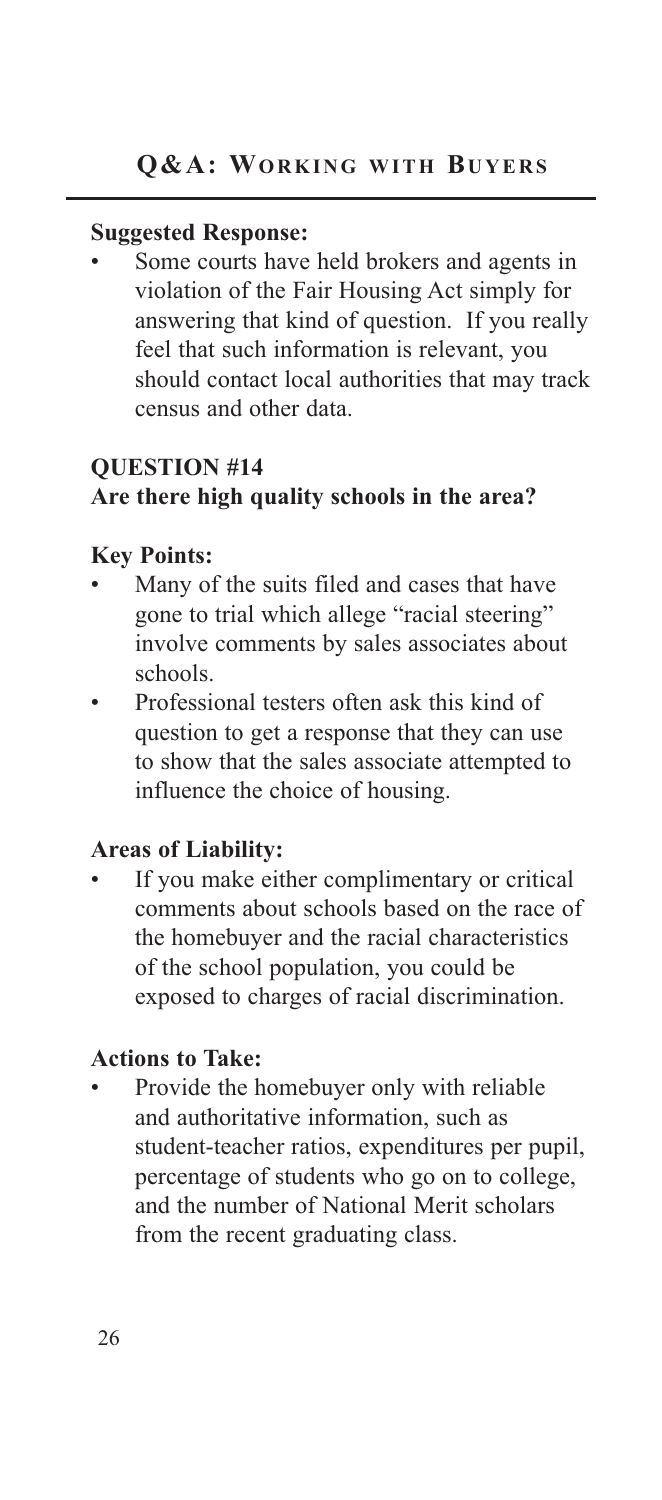- *•* Refer the potential homebuyer to sources of information, such as the school or the school district's main office.
- *•* Maintain the same type of information for each school; never show favoritism for one school over another.
- Never attempt to influence a housing choice with either positive or negative general comments about the school or give an estimate or opinion of the racial, religious, or ethnic composition of the student body.

#### **Suggested Response:**

*•* To get the best answers to your questions, you should contact either the school or the school district's main office.

#### **QUESTION #15**

#### **Where are all the white residents moving to now that the area is integrated?**

#### **Key Point:**

*•* The Fair Housing Act prohibits influencing or attempting to influence a person to buy or sell a home using statements about the entry or prospective entry of people of a particular race into a neighborhood.

#### **Areas of Liability:**

If you suggest that you agree with or endorse the notion that white residents will move out once an area is integrated, you could be charged with "panic peddling" or "steering," which are illegal practices.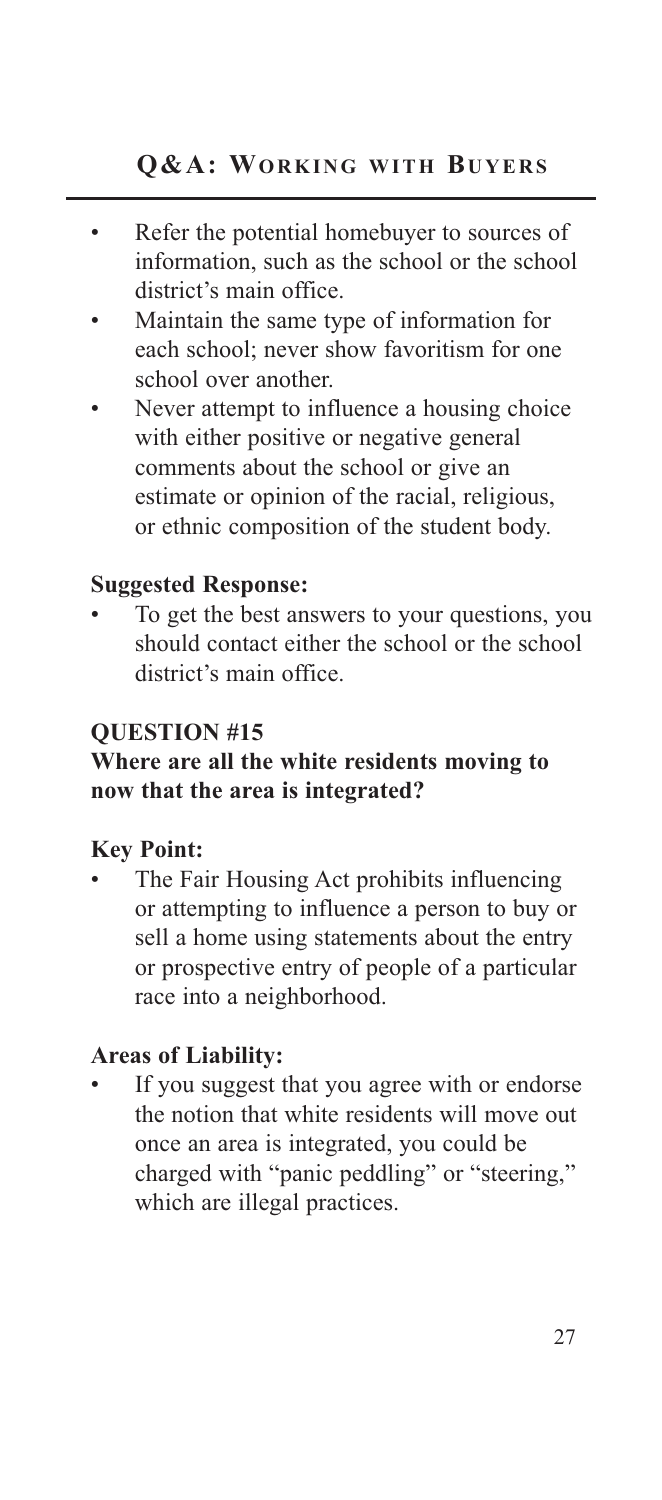#### **Actions to Take:**

- *•* Be factual when you respond to this type of question.
- State the reasons why the owners of homes you listed or sold decided to move if you know the answer.

#### **Suggested Responses:**

- There are always people moving in and out of this area. Some move to larger houses and some are transferred to another city. If you want to buy, I'm sure I can help you find a house in an area that suits your needs. Do you have a particular area in mind?
- I'm not aware that any unusual selling is going on in this area. I recently sold a home here because the owners were moving to another state. Let's discuss some of the features you're looking for in a home and neighborhood. We have homes available in several areas.

#### **QUESTION #16**

#### **Are my kids going to have other kids to play with?**

#### **Key Points:**

Parents are naturally interested in how their children will adjust to a new home and neighborhood, and usually there is no legal risk in responding to this question.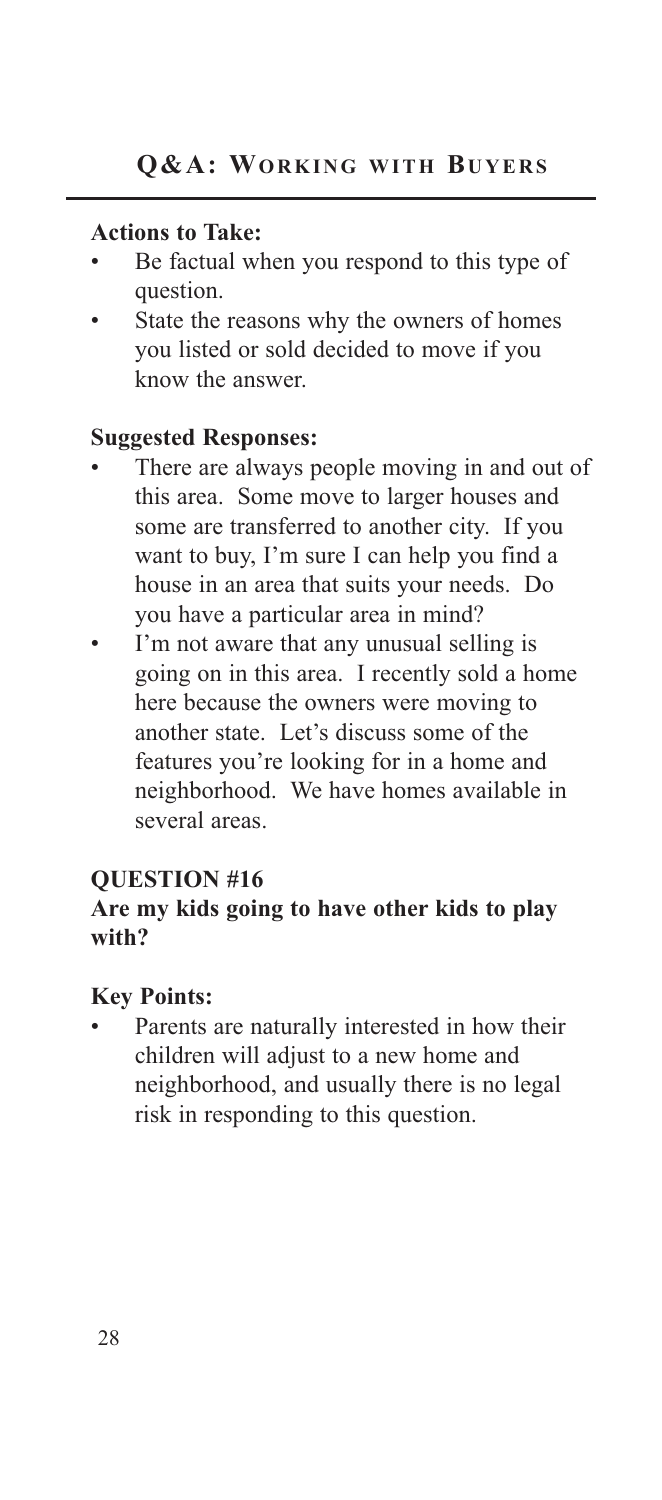*•* If you respond to this question with information on the racial, religious, or ethnic backgrounds of the neighborhood residents, you could be open to charges of discrimination.

#### **Actions to Take:**

- *•* Respond only to the question asked.
- Never volunteer information concerning race, color, religion, sex, handicap, familial status, or nationality of the residents in the neighborhood.

#### **QUESTION #17 Would you live here?**

#### **Key Points:**

- *•* Homebuyers often ask brokers and sales associates for their opinions regarding their choice among various homes.
- *•* The Fair Housing Act prohibits attempts to influence the selection of housing on the basis of race, color, religion, sex, handicap, familial status, or national origin.

#### **Areas of Liability:**

If you suggest that race, color, religion, sex, handicap, familial status, or national origin should be a factor in the homebuyer's housing choice, you could be charged with discrimination.

#### **Actions to Take:**

Give your honest opinion, whether it's positive or negative, to this question and give a nondiscriminatory reason for your opinion.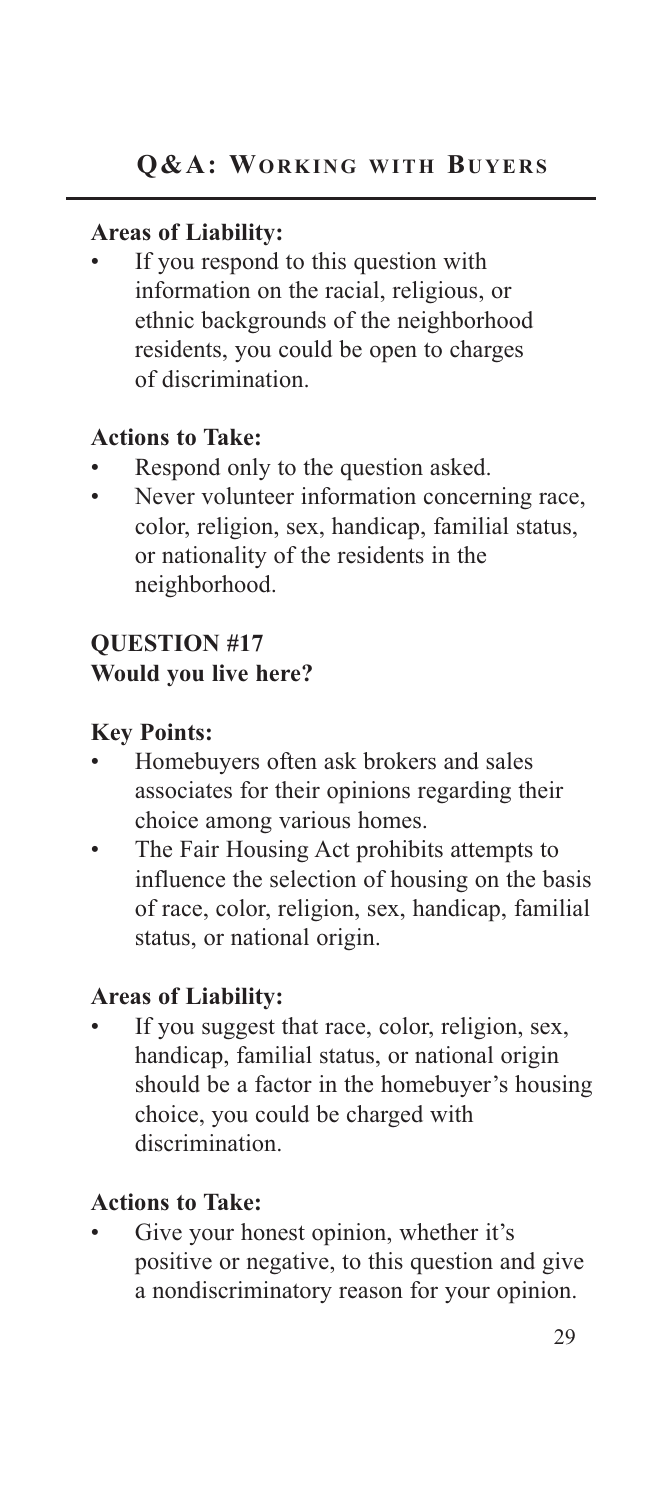*•* Never mention or volunteer information related to the area's makeup based on race, color, religion, sex, handicap, familial status, or national origin.

#### **Suggested Responses:**

- *•* Yes, I would. This area is well-maintained and that particular house is nicely located. It's very convenient to the commuter trains and shopping and the elementary school is only a few blocks away.
- No, I wouldn't because the house is too small for our teenager's activities.

#### **QUESTION #18**

#### **How do I treat a minority prospect who is obviously a tester and insists on wasting my time?**

#### **Key Points:**

- *•* A properly trained tester is indistinguishable from a homebuyer.
- The Supreme Court has ruled that testing is legal.
- *•* Testing for fair housing compliance is an investigative technique that must be recognized as a risk and a part of business.

#### **Areas of Liability:**

*•* You can generate a testing complaint by becoming paranoid about being tested and using inappropriate marketing practices based on your suspicions.

#### **Actions to Take:**

- Don't attempt to frustrate the tester.
- *•* Treat a tester as a homebuyer, even if the tester is identifiable.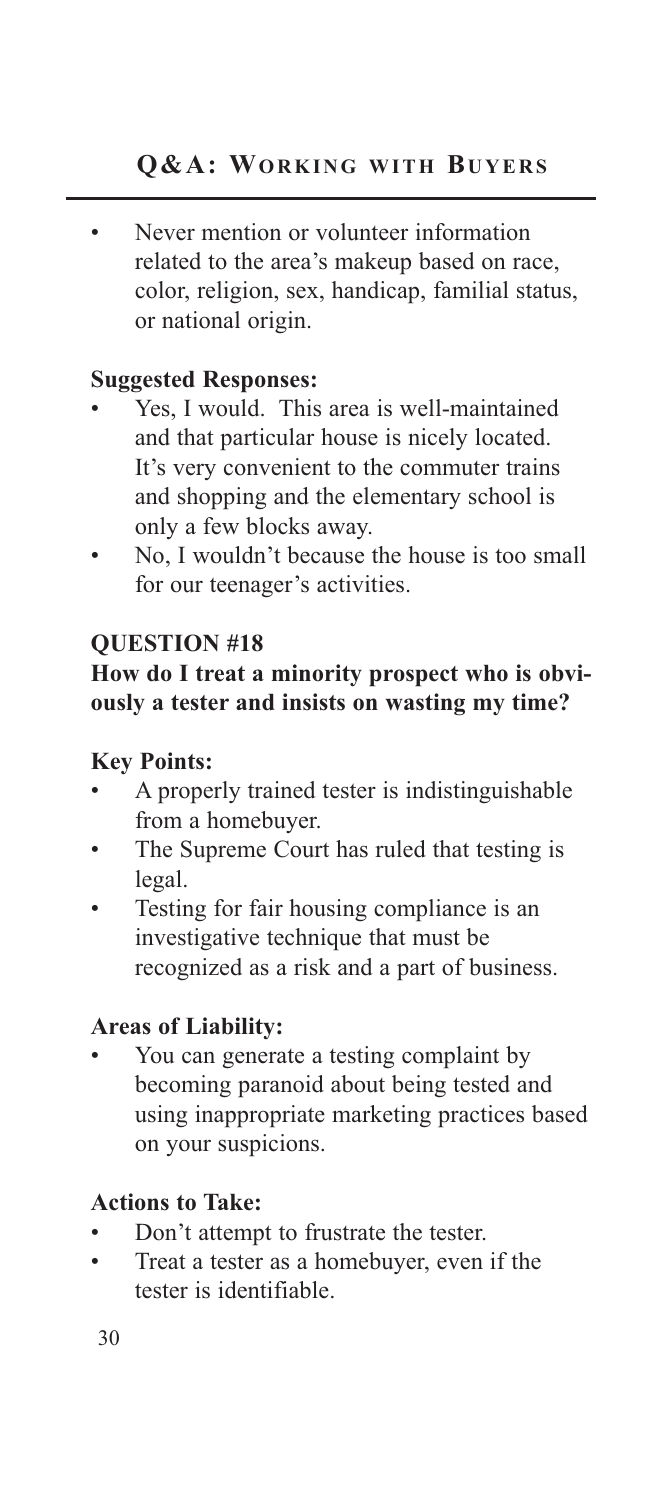- *•* Respond only to the question asked and never disparage the use of testers as a legitimate means for enforcing fair housing laws.
- *•* Your firm should have procedures, forms (such as the *Equal Service Report* and the *Equal Service Report-Rentals*), and policies that document the delivery of equal professional service to homebuyers. Use these forms. Then, if a complaint of discrimination is alleged, you and your firm will have the evidence on hand to explain or justify the alleged offending conduct in nondiscriminatory terms.

#### **Suggested Responses (broker to sales associate):**

- *•* Being tested is one of the risks in this business. The time you spend with a tester is no different from the time you spend with a prospect who's a casual looker. If you know your business and follow the firm's routines and policies, there will be no problem.
- If you think you can identify a tester, I think you may be deceiving yourself. If you're concerned about being tested, it's best to either treat all of your prospects as testers or none of your prospects as testers. Then you will provide all of your prospects with equal professional service; that's what fair housing compliance is all about.

#### **QUESTION #19**

#### **If I suspect I'm being tested, does the tester have to admit he is testing me if I ask?**

#### **Key Point:**

*•* A tester does not have to admit he is a tester, if asked.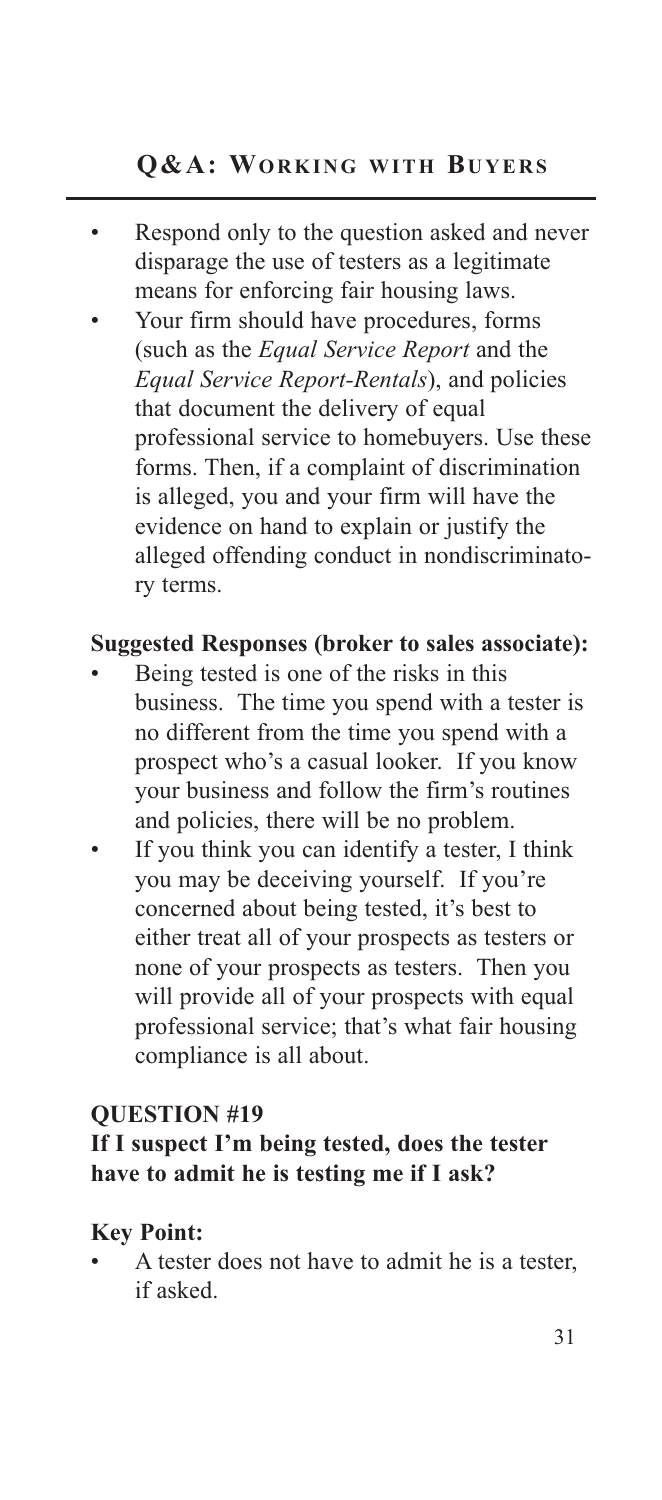Testers can lie about their status and purpose, and their report will still be admissible evidence in court or usable in a fair housing complaint. A tester's misrepresentation to you does not disqualify their claim that they were misinformed as to the availability of property or financing for reasons of their race, color, religion, sex, handicap, familial status, or national origin.

#### **Actions to Take:**

*•* Don't waste your time trying to figure out who is or isn't a tester. Asking questions suggests concern due to a guilty conscience and will probably increase the tester's interest and inquiries.

#### **Suggested Responses (broker to sales associate):**

*•* A tester doesn't have to admit what he is doing. And even if he did admit who he is and what he's doing, that knowledge should have no effect on the way you treat him. Knowing a person is a tester can only hurt you by tempting you to provide deferential treatment or inhibiting your conduct or attitude. Forget it and do your job.

#### **QUESTION #20**

**Ordinarily, when I cannot relate to a homebuyer, I refer the homebuyer to another salesperson whose personality is better suited to the homebuyer's. Can I continue to follow this procedure if the homebuyer is a minority?**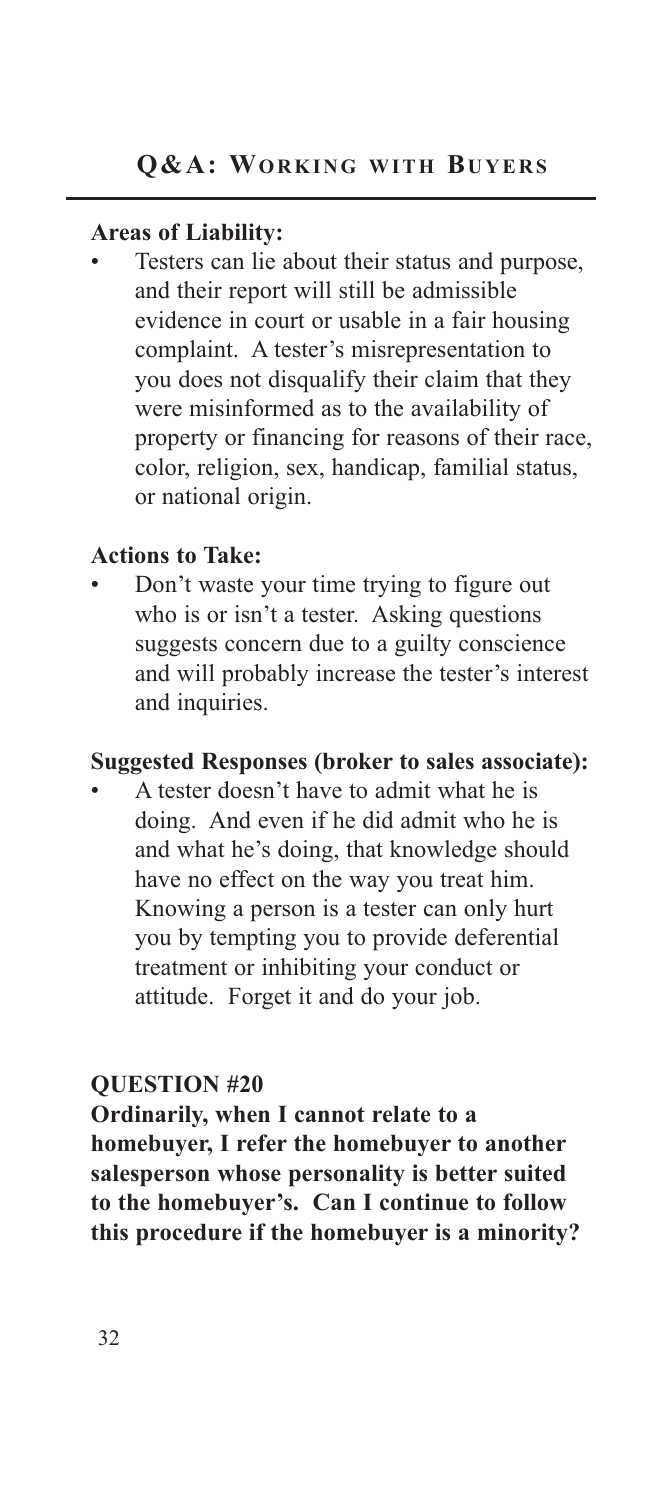#### **Key Point:**

Personality conflicts with a homebuyer can occur and should be handled carefully to avoid any charges of discrimination.

#### **Areas of Liability:**

*•* Avoid any criteria for reassigning homebuyers that are based on race, or that can be interpreted in any way as being based on race, color, religion, sex, handicap, familial status, or national origin.

#### **Actions to Take:**

#### **Brokers**:

*•* Never assign homebuyers to sales associates on the basis of race, color, religion, sex, handicap, familial status, or national origin. Never assign minority sales associates to work solely with homebuyers interested in relocating to predominantly minority residential areas.

#### **Sales Associates:**

- *•* If you find that you are having personality conflicts with a homebuyer and a reassignment is necessary, it should be made by the principal broker or sales manager. Your broker or manager should investigate the reasons given for the reassignment to ensure no racial bias or prejudice has occurred. Interview the homebuyers to determine their feelings and preferences in the matter.
- If a reassignment is made, try to assign the homebuyers to a sales associate of the same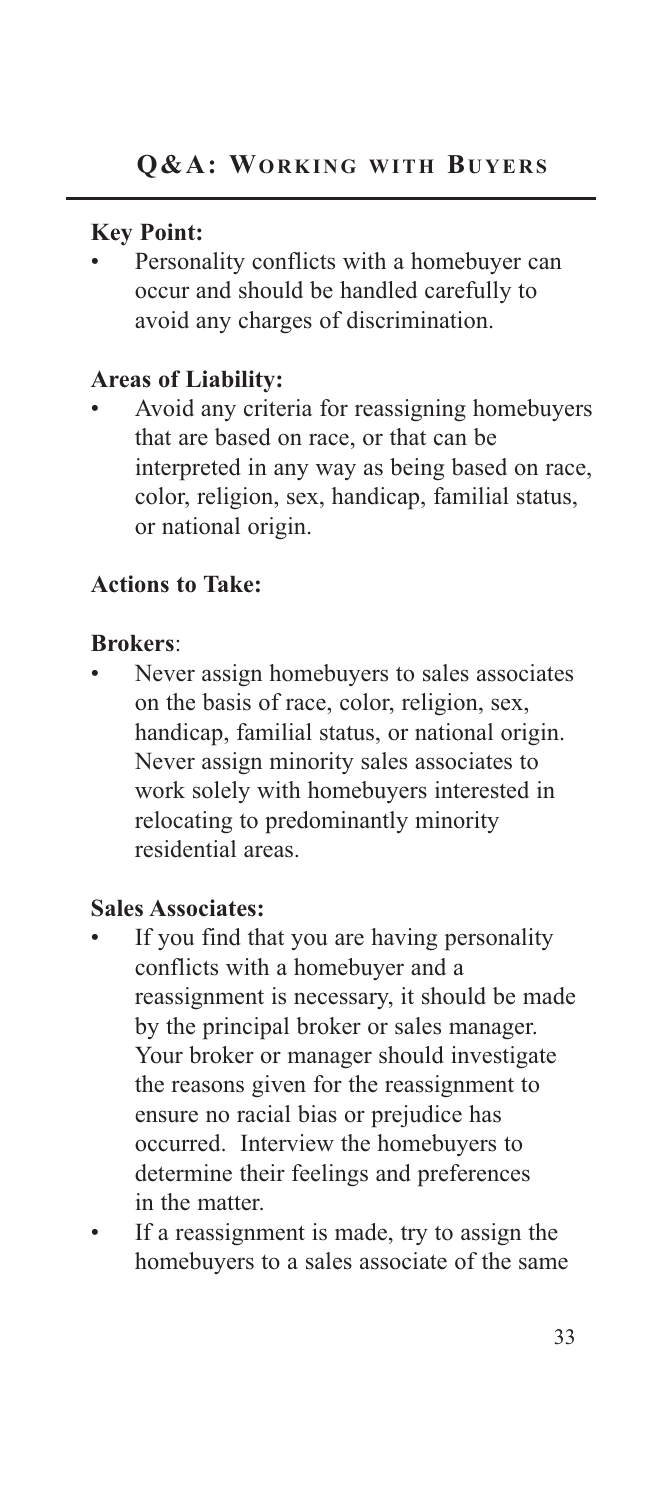race as the original sales associate. If the homebuyers request a sales associate of a specific race, color, religion, sex, sexual orientation, gender identity, handicap, familial status, or national origin, the circumstances of the reassignment should be carefully documented.

#### **Suggested Response (broker to sales associate):**

*•* Just what is the problem between you (a white sales associate) and Mr. and Mrs. Hollins (a black couple)? I realize that people from the Midwest may not be able to appreciate how much more expensive housing is here in the Bay Area. You know Fred (another white sales associate) is originally from the Midwest and he just put Mr. and Mrs. Smith (a white couple) from Des Moines in a nice ranch last week. Maybe he will have better luck with Mr. and Mrs. Hollins. Do you mind if he tries to help them?

#### **QUESTION #21**

#### **How do I handle minority homebuyers who want to see homes that are plainly beyond their price range?**

#### **Key Point:**

*•* Homebuyers occasionally want to consider properties beyond their price range.

#### **Areas of Liability:**

*•* If you differ your response to homebuyers based on race, color, religion, sex, handicap, familial status, or national origin, you could be charged with discrimination.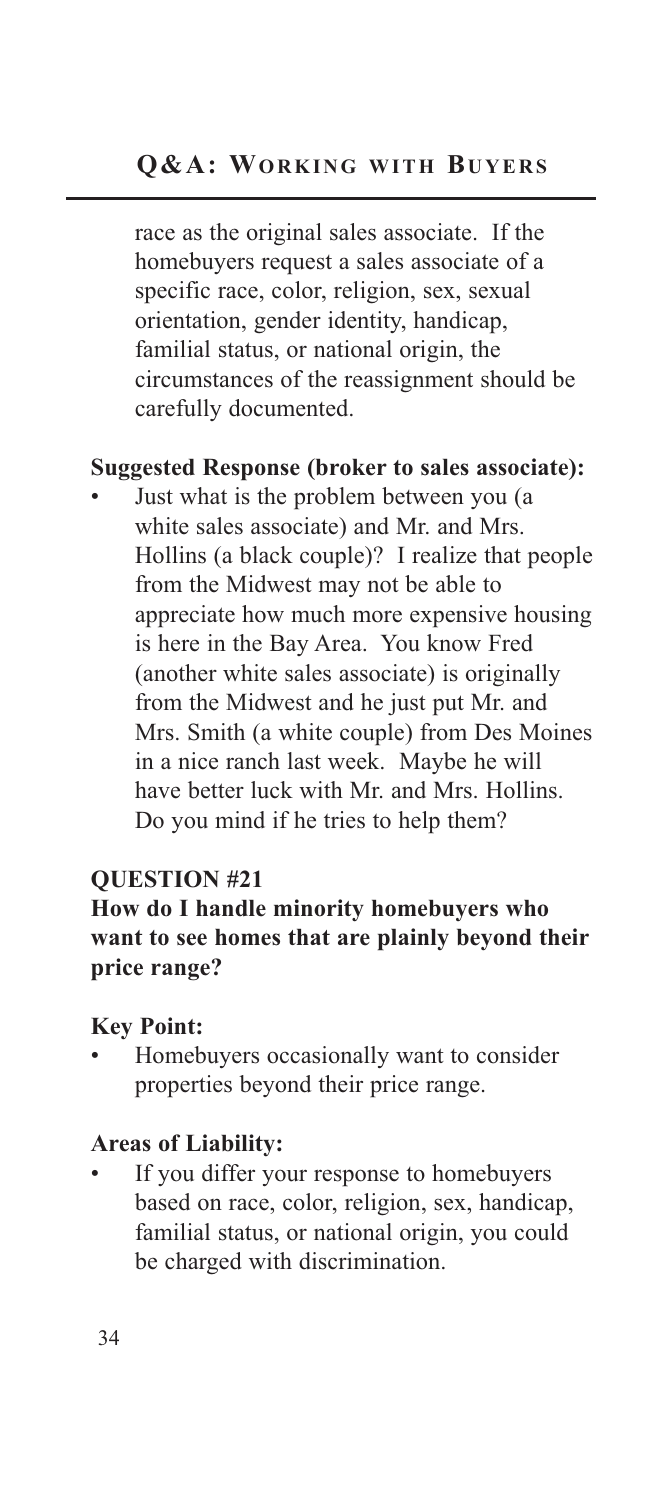#### **Actions to Take:**

- Explain to the homebuyer that lenders must follow guidelines that restrict the size of the loan they can make to persons having a specific income level and personal debt structure.
- *•* Qualify homebuyers to determine the price range they can afford.

#### **Suggested Responses:**

- *•* According to the listing sheet, Mr. Fuller, that home is about \$300,000 over the price we decided was the maximum you could afford. I'm pretty sure the sellers will not accept such a steep price reduction.
- *•* Unless you have some additional income or funds for a downpayment that we have overlooked, Ms. Hadley, I'm not aware of any lender that would give you the loan you'd need to purchase that home. There are, however, at least a dozen homes that seem to fit your needs that are within the price range determined. Why don't we focus on these first?

#### **QUESTION #22**

#### **Why is this question on race included on the equal services forms? Isn't it illegal to ask information regarding race?**

- Using race or any other characteristic covered by fair housing laws in decisions related to the provision of housing opportunities is prohibited.
- *•* Collection of information regarding the race of applicants or prospects has often been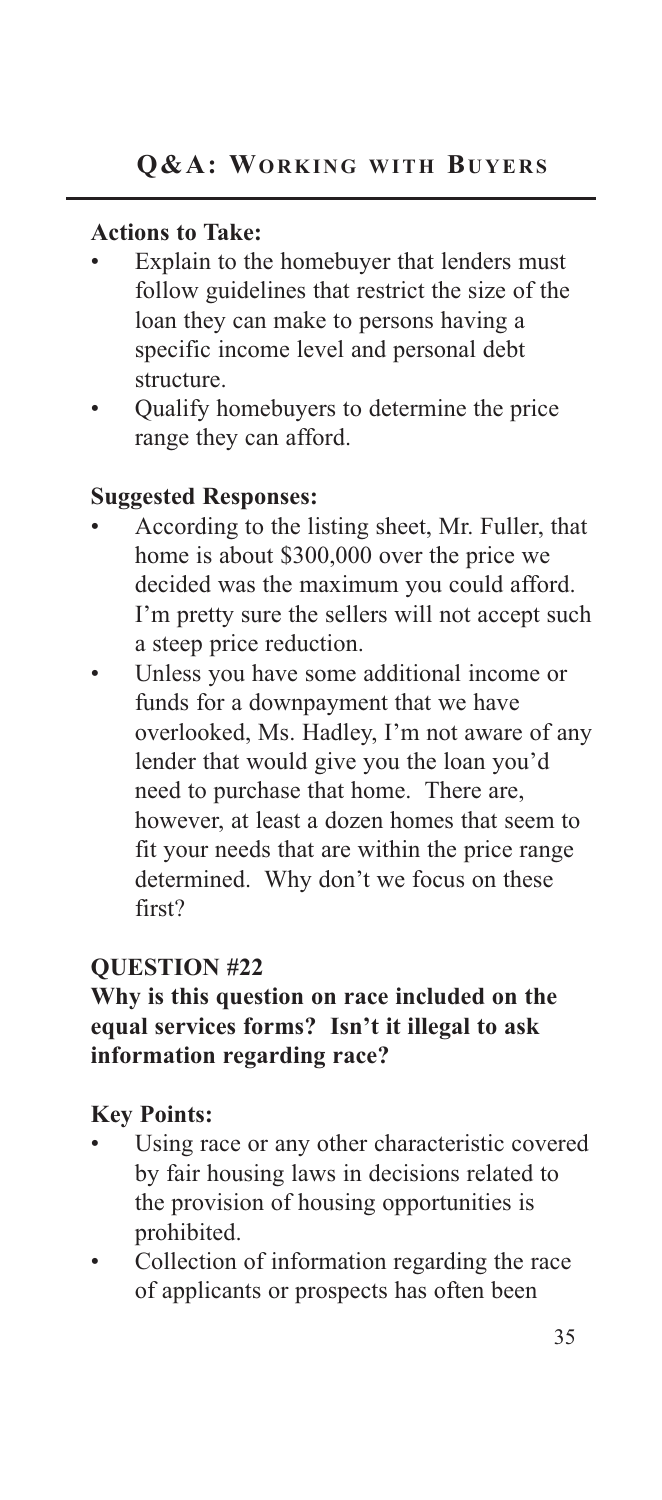suspect and may indicate that race is being used as a factor.

- *•* Collection of such information, however, for affirmative purposes, like self monitoring of fair housing compliance, is not illegal, nor suspect.
- *•* The NATIONAL ASSOCIATION OF REALTORS® recommends that you indicate your perception of a prospect's race on the *Equal Service Report*. If a sales associate has a tendency to treat people differently because of race, the sales associate will treat a prospect according to the sales associate's perception of the prospect's race.
- If a prospect questions why you are keeping information on race, simply inform the prospect that your firm regularly monitors its sales associate's actions to assure that all prospects are treated fairly and equally. The collection of this information helps the broker make sure that there are no differences of treatment based on race.
- *•* You should keep the information on race separate from any applications or offers on the property so there is little chance that third parties who have not met the prospects will have knowledge of the prospect's race.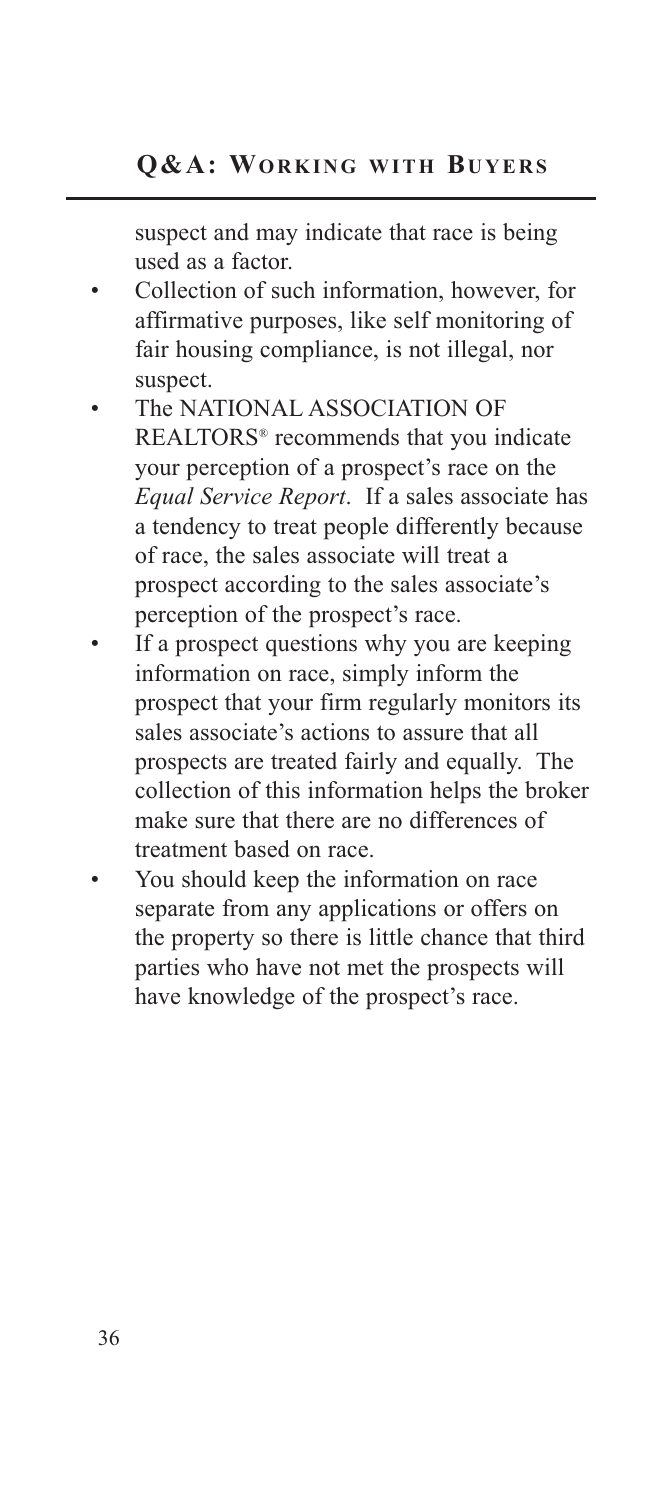#### **WHEN YOU ENCOUNTER DISCRIMINATION…**

**If the party discriminating is your client or is not a client of any other real estate professional:** Talk to the party who appears to be violating the law and explain fair housing laws to that person. Ask that person to act in a nondiscriminatory fashion. This often resolves the matter and results in the homeseeker obtaining access to housing as guaranteed by fair housing laws. Follow up with a letter summarizing your discussion.

#### **If the party discriminating is a client of another real estate professional:**

Talk to the other real estate professional and explain your concerns. Ask the other real estate professional to speak with the client and end the discriminatory behavior. Follow up with a letter summarizing your discussion.

**If the discrimination is not ended or corrected and the party discriminating is your client:** End your relationship with that client, i.e., terminate the listing. Inform the homeseeker regarding what has occurred and your belief that discrimination was involved. Provide the homeseeker with information on where to file a complaint. Follow up with a letter to the client and to the homeseeker summarizing your discussions and actions taken.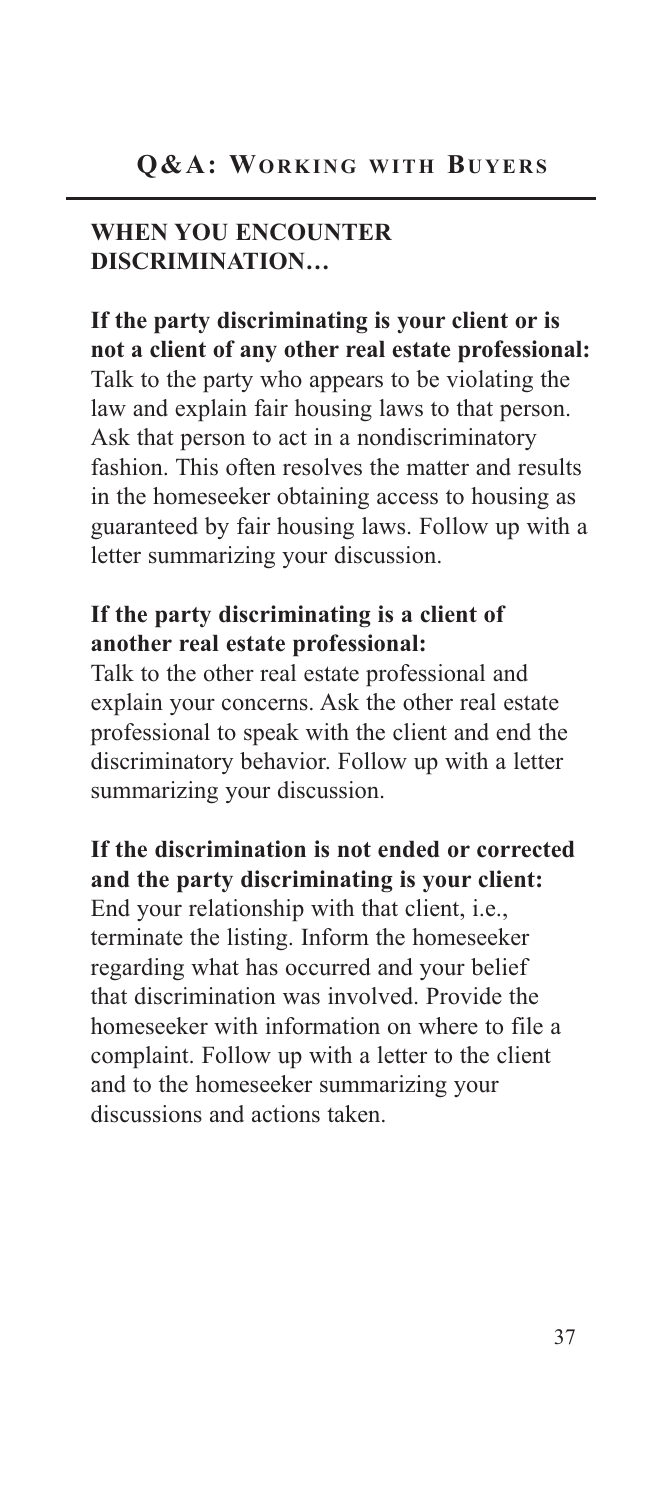#### **If the discrimination is not ended and the party discriminating is not your client:**

Inform the homeseeker regarding what has occurred and your belief that discrimination was involved. Provide the homeseeker with information on where to file a complaint. Follow up with a letter to the homeseeker summarizing your discussion.

#### **If the discrimination is not ended and the party is another real estate professional:**

In addition to the above, you may file an ethics complaint with your local board or association alleging violation of Article 10 of the Code of Ethics.

#### **Agencies to whom acts of discrimination may be reported:**

#### **U.S. Department of Housing and Urban Development (HUD)**

Phone: 1-800-669-9777 1-800-927-9275 (TTY) Internet: www.hud.gov/complaints/housediscrim.cfm

#### **List of State and Local Government Human Rights or Civil Rights Agencies/Private Fair Housing Groups**

Internet: www.hud.gov/offices/fheo/partners/FHAP/agencies.cfm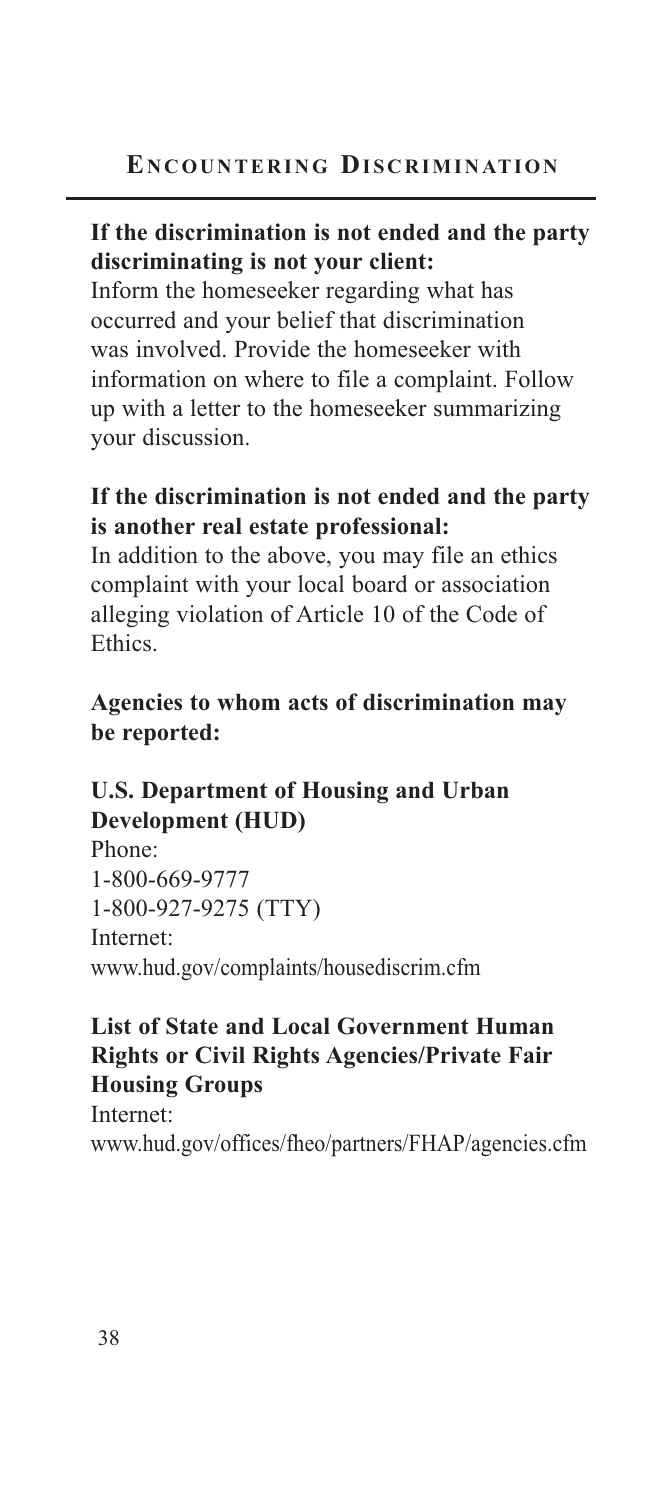#### **Protect your own fair housing rights:**

You also may have a cause of action against the discriminating party and file a complaint on your own behalf.

#### *Please Note:*

*You may report any incident of discrimination to an appropriate agency without filing a complaint.*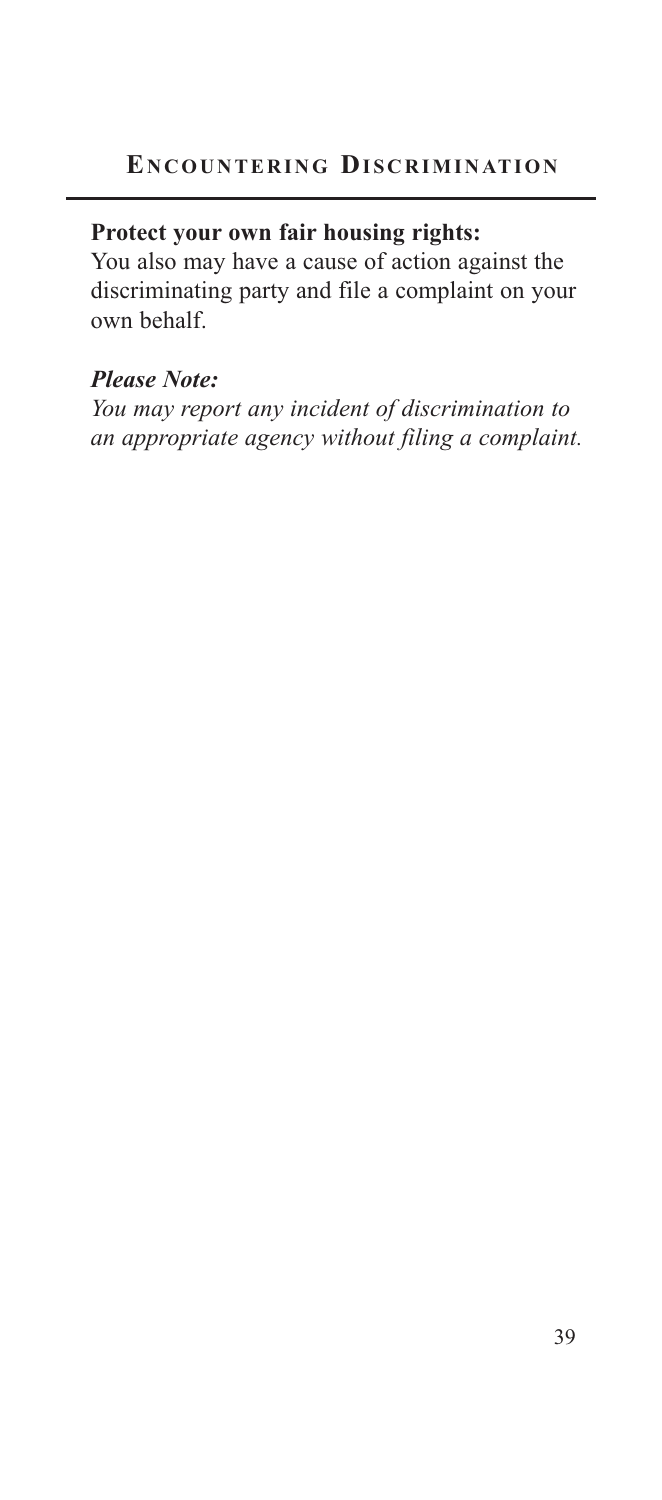Racial stereotyping and prejudice must be overcome before equal opportunity in housing becomes a fact of life rather than a principle of law. All individuals, regardless of race, color, religion, sex, handicap, familial status, or national origin must be guaranteed the right to own or rent any property that he or she can afford. Because the potential for discrimination still exists, you and the property owner cannot afford to be ignorant or casual about the requirements of fair housing laws. Ignorance must be replaced with knowledge and appreciation of what housing laws demand.

#### **Equal housing opportunity is the law, it is good business, and it is right.**